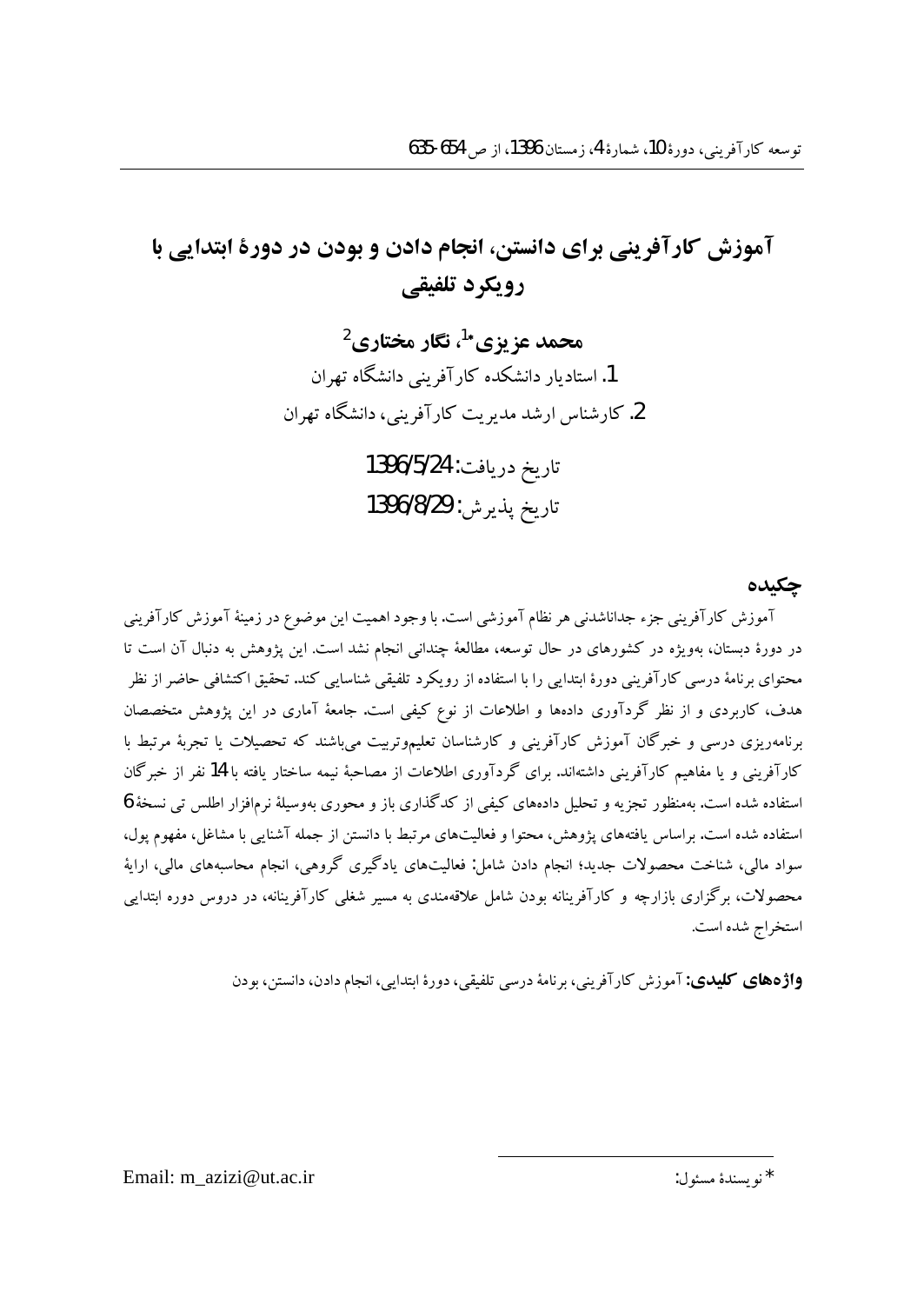#### مقدمه

مفهوم کارآفرینی بهعنوان یک حوزهٔ مطالعاتی از سال 1960 مورد توجه پژوهشگران قرار گرفته است. از آن سال\$ا تا به امروز در بسیاری از کشورها یژوهشهای زیادی برای معرفی، آموزش و پژوهشهای کارآفرینی از سوی محققان انجام شده است. کارآفرینان افرادی هستند که ایدههای جدید دارند، فرصتها را تشخیص میدهند و آنها را با درنظر گرفتن خطر شروع یک کسبوکار به ارزش افزوده برای اجتماع تبدیل می کنند. آنها منبع اصلی رشد اقتصادی و توسعهٔ اجتماعی هستند ( Holt 1997, Hatten, 1997). در الگوی دیدهبان جهانی کارآفرینی آموزش کارآفرینی بهعنوان یکی از عوامل محیط مساعد برای کارآفرینی درنظر گرفته شده است (آراستی و همکاران، 1393). از سوی دیگر پژوهش های گذشته نشان از آن دارد که کارآفرینی یک مهارت قابل یادگیری است و خلاقیت و نو آوري را مي توان پرورش داد (Fayolle, 2005). در واقع با آموزش کار آفريني مي توان ويژگي هاي شخصیتی که کارآفرینان را بهسوی کارآفرین شدن سوق می،دهد در افراد ایجاد و تقویت کرد. آغاز آموزش کارآفرینی از دانشگاه و تدریس دانش کارآفرینی بوده است، این در حالی است که اکثر این ویژ گی ها مربوط به نگرش و مهارت افراد بوده و در سنین پایین شکل می گیرد. اما این موضوع اغلب در نظام آموزشی نادیده گرفته شده است. آموزش کارآفرینی در برنامهٔ درسی مدارس موجب غنی سازی تجارب یادگیری فراگیرندگان، افزایش ایجاد کسبوکارهای جدید توسط دانش آموزان، ارتقای مهارتهای شغلی و مدیریت کسبوکار، افزایش ارتباط بین مدارس و صنعت و ایجاد فرصتی برای آزمودن محتوا و روشهای تدریس کارآفرینی میشود (Faoite etal, 2006). برای پرورش کار آفرین، می توان کار آفرینی را بهعنوان یک درس جداگانه در برنامهٔ درسی قرار داد یا آن را با دروس حاضر این دوره تلفیق کرد و دانش آموزان را بهطور غیرمستقیم بهسوی کارآفرین شدن سوق داد. زمان ایدهآل برای یادگیری اصول کارآفرینی برای ایجاد نگرش مثبت نسبت به کارآفرینی در سال0های کودکی و نوجوانی است (Gasse, 1985; Filion, 1994). بیشتر کشورهای اروپایی در مقطع ابتدایی بهوضوح از رویکردهای میان برنامهای و موضوعی برای آموزش کارآفرینی در سطح ابتدایی استفاده می کنند. در این رویکرد بهجای اینکه آموزش کارآفرینی بهعنوان یک موضوع خاص مورد توجه قرار گیرد بهصورت برنامههای طولی، عرضی و میان برنامهای در نظر گرفته می شود. در بیشتر کشورها کارآفرینی بهعنوان بخشی از علوم اجتماعی مانند تاریخ، سیاست گذاری و دولت، علوم مدنی و ساير علوم تدريس مي شود (European Commission, 2016).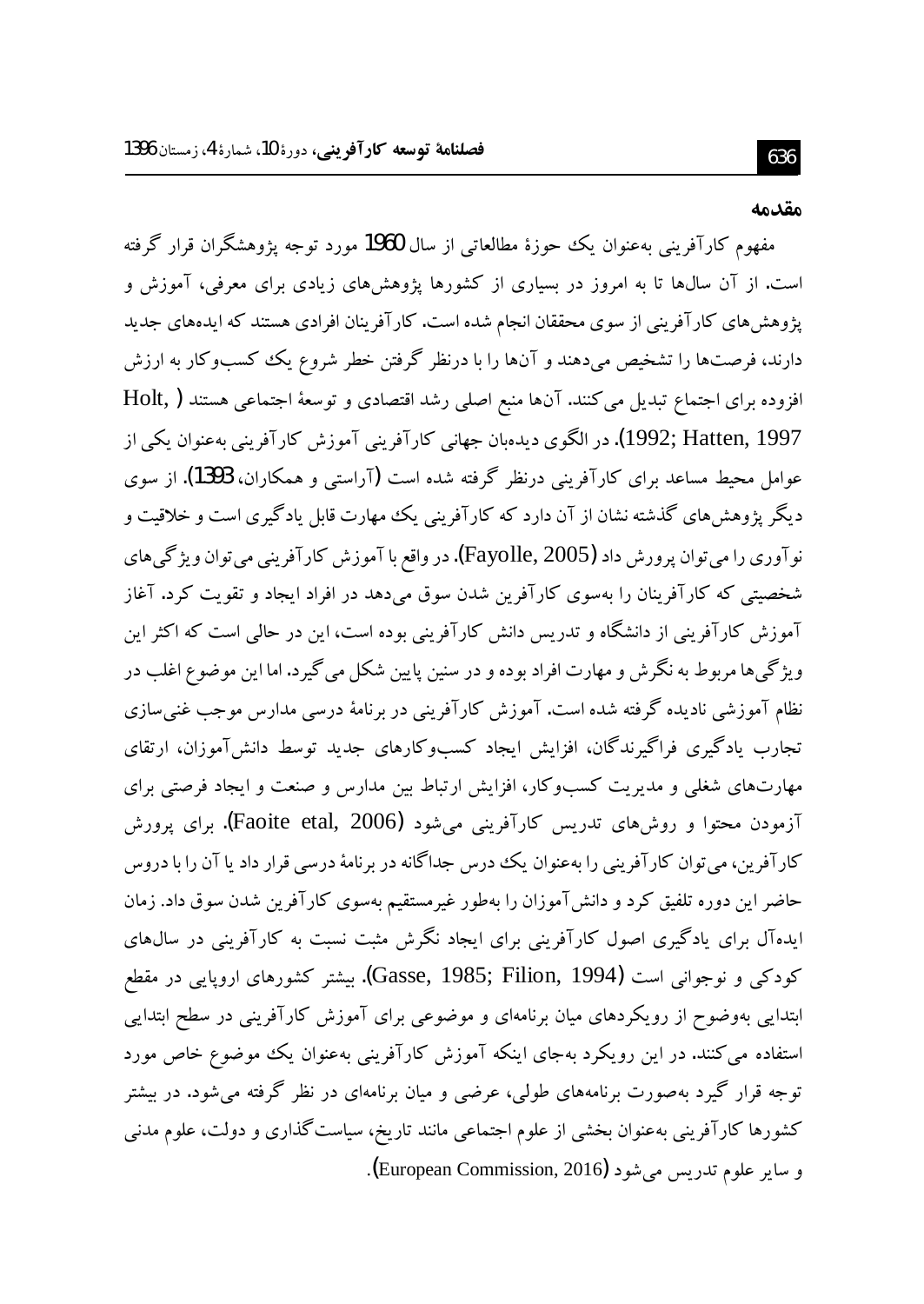در سند برنامهٔ درسی ملی ایران به موضوع کارآفرینی بهعنوان "حوزهٔ تربیت و یادگیری کار و فناوری" اشاره شده است. در واقع برای رسیدن به رشد اقتصادی نیاز به شهروندانی کارآفرین بوده و رسیدن به این مسأله در گرو آموزش ها و زیر ساختهای مناسب است که از دورهٔ ابتدایی آغاز می شود. لازمهٔ پرورش شایستگی های کارآفرینی توجه به ابعاد دانش، نگرش و مهارت است (عزیزی و همکاران، 1392). از طرفی با توجه به اینکه هدف از آموزش کارآفرینی به کودکان ایجاد خلاقیت، نگرش کارآفرینانه و تغییر طرز تفکر آنها نسبت به این مقوله می باشد؛ شایسته تر است که در برنامهٔ درسی این اهداف بهصورت تلفیقی و ترکیبی با دروس حاضر در نظر گرفته شود و محتوای کتب حاضر به گونهای طراحی شود که ویژگیهایی از قبیل اعتماد به نفس، خلاقیت، حل مسأله، ابتکار، ارتباطات را در کودکان پهوجود آورده و یا تقویت کند.علاوهىر آن با توجه به تأکید در برنامهٔ درسی ملی و سند تحول آموزش و یرورش و اهداف دورهٔ ابتدایی چگونگی ارایهٔ موضوعات کارآفرینی در این دوره مشخص نيست (سند تحول بنيادين آموزش و پرورش، 1390 و برنامهٔ درسی ملی، 1391).

با توجه به اهمیت و نقش کارآفرینی در زندگی افراد و تأثیر آن در جامعه اگر به مسألهٔ آموزش کارآفرینی در دورهٔ ابتدایی بهروش اصول برنامهریزی درسی توجه نشود، محتوا و روش آموزشی مناسب با آن هم مشخص نخواهد شد و در سطوح فردی، سازمانی و اجتماعی نتایج و دستاوردهای مورد نظر کارآفرینی بهدست نخواهد آمد. این پژوهش بهدنبال این است که محتوای برنامهٔ درسی آموزش کارآفرین در دورهٔ دبستان را بهروش مبتنی بر برنامهریزی درسی تلفیقی تدوین کند بهطوری که نظام آموزشی مجبور به افزودن درس جدیدی با عنوان کارآفرینی به دروس این دوره نباشد بلکه مفاهیم كارآفريني با دروس حاضر تلفيق شده و بهصورت غيرمستقيم اين اهداف آموزشي يعني دانستن، انجام دادن و بودن را بر آورده کند. از این رو با توجه به تعدد دروس در دورهٔ ابتدایی و همین طور ماهیت کارآفرینی این یژوهش دریی آن است که محتوای برنامهٔ درسی کارآفرینی در دورهٔ ابتدایی را با استفاده از رویکرد تلفیقی تدوین کند. حال این سوال مطرح میشود که چه مطالبی در کلاس۵های درسی دورهٔ دبستان می توانند دانستن، انجام دادن و کارآفرینانه بودن را در افراد توسعه دهند؟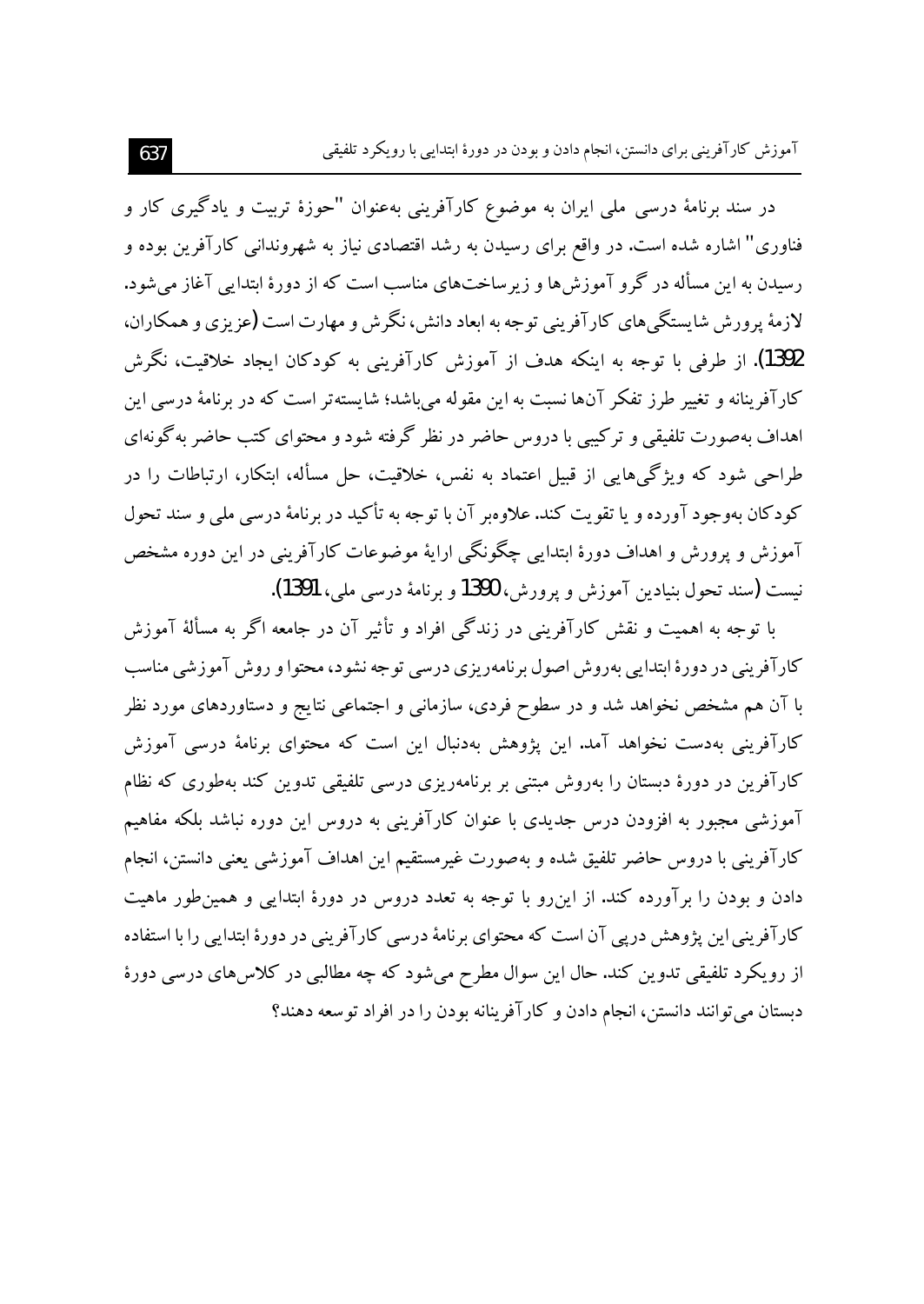مباني نظري و مروري بر پيشينهٔ تحقيق

تعریف آموزش کارآفرینی

آموزش کارآفرینی بهدنبال فراهم کردن دانش، مهارت و انگیزه برای دانش آموزان ا ست تا در محیط های مختلف، موفقیت کارآفرینانه آن ها را تقویت کند (,European Commission  $(2012$ 

آموزش کارآفرینی در دورهٔ ابتدایی

آموزش کارآفرینی در دورهٔ ابتدایی بیش از تمرین برای شـروع یک کسـبوکار اسـت. کارآفرینی یک طرز تفکر<sup>1</sup>اســت. همانطور که نگرش ها در این دورههای آغازین شـــکل می گیرد، آموزش کارآفرینی می تواند به دانش آموزان این دوره کـمک کـند تا طرز تفکر کارآفرینانهٔ آنها نیز پرورش پابد. بنسزاک پیشنهاد می کند که آموزش کارآفرینی در سطوح دبسـتان با هدف افزايش عزت نفس، جرأتورزي، نو آوري و يذيرش مسـئوليتها انجام شـود. در حقیقت اهداف آموزش کارآفرینی در دورهٔ دبستان شامل مهارتها و نگرش هایی می شود که طرز فکر کارآفرینا نهٔ دانش آموزان را از طریق روش های مبتنی بر کنجکاوی کودکا نه تقویت کند. بهعنوان مثال دانشآموزان از خود اشـــتغالمی و کارآفرینی بهعنوان یک گزینهٔ موجود برای آیندهٔ شــغلی آنها آگاه می شــوند. یاددهی و یادگیری برای ایجاد و تقویت روح کارآفرینانهٔ افراد شامل انتقال دانش، مهارت و نگرش و ویژگی های فردی است که برای سن و سطح دانش آموزان جوان مناسب باشد (Paço & Palinhas, 2011).

## برنامة درسي تلفيقي و طراحي آن

برنامهٔ تلفیقی، آموزشی است که سازمانبندی آن با استفاده از خطوط موضوعی متنوع و متفاوت انجام میشود و از طریق تلفیق موضوعهای درسی گوناگون روی زمینههای وسیعتر مطالعه سرمایه گذاری می کند (Shoemaker,1989).این تعریف یادگیری و یاددهی را بهصورت یک کل مي بيند كه منعكس كنندهٔ دنياي واقعي معلم و شاگر د است. بهطور كلي آموزش تلفيقي آن نوع آموزشي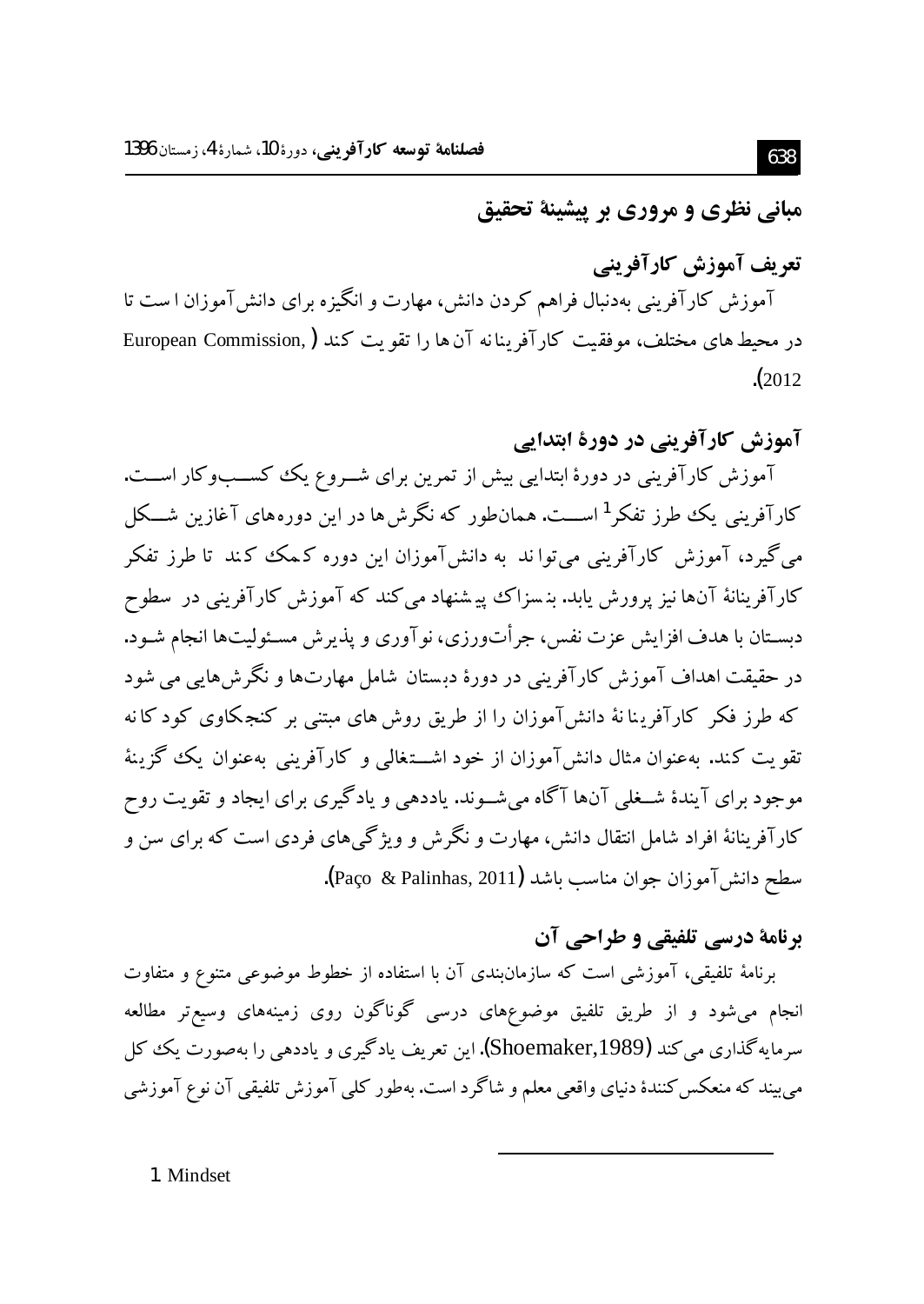است که دانش آموزان با استفاده از چند موضوع درسی اطلاعات متنوع، مختلف و گستردهای را دربارهٔ یک موضوع مشخص یا جنبههای خاصی از محیط خود بهدست می آورند (Lake, 2000). بهمنظور طراحي چارچوب، مربيان بايد به سه سوال اصلي در مورد آموزش ياسخ دهند: 1- مهمترين چيزي كه دانش آموزان باید بدانند چیست (دانستن)؟ 2- مهمترین چیزی که دانش آموزان باید بتوانند آن را انجام دهند چیست (مهارت)؟ و 3- ما میخواهیم چه نوع دانشآموزانی داشته باشیم (نگرش و بینش)؟ پاسخ به این پرسشها منجر به ایجاد چارچوب دانستن/انجام دادن/بودن خواهد شد. این چارچوب برای کار میان موضوعی برای یک رشته مفید است. مفهوم اصلی ما از چارچوب دانستن/ انجام دادن/ بودن در شكل 1 نشان داده شده است (Drake and Burns, 2004).



در شکل شـماره 1 دراکه از مثلث اسـتفاده کرده اسـت تا اندازه و جایگاه هر طبقه را نشـان دهد. با دقت در این شــکل درمییابیم که مدل فوق الهام گرفته از طبقهبندی اهداف آموزشــی بلوم<sup>1</sup> میباشـــد. "دانســـتن" بزرگءترین طبقه در چارچوب اســـت که همان اهداف در حوزهٔ شناختی مدل بلوم هستند. "انجام دادن" کوچک تر است و دربرگیرندهٔ حوزهٔ مهارتی مدل بلوم بوده و با فعالیتهای بدنی- روانی توأماً ســـروکار دارد. "بودن" شـــامل نگرشها، اعتقادات و اعمالی هســـتند که از دانشآموزان انتظار میرود از خود نشـــان دهند و همان حوزهٔ عاطفی در طبقهبندی بلوم است. آموزش شخصیت، آموزش دموکراسی، آموزش به تمام دانش آموزان و

1. Bloom's taxonomy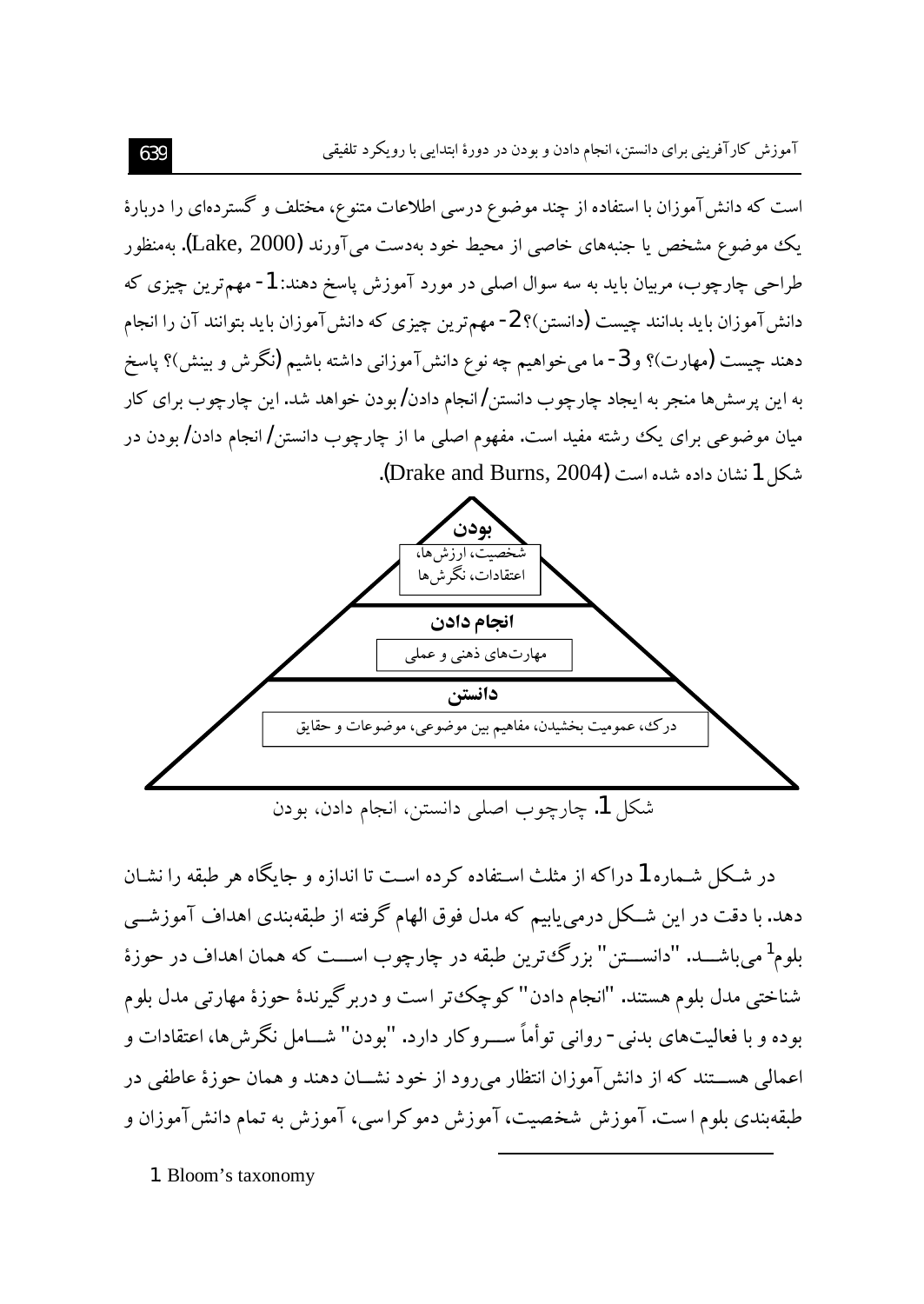عادات ذهني روش هايي هســـتند که معلمان به بودن نســـبت مي دهند. بودن کو چکٽترين و جدال آميز ترين طبقه است (Drake and Burns, 2004).

## مروري بر اديبات و پيشينهٔ تحقيق

اکثر پژوهش،های پیشین در مورد آموزش کارآفرینی بر روی برنامهٔ درسی دانشگاهی تمرکز داشته اند اما در سال@ای اخیر دورههای آموزشی کار آفرینی نه تنها جای خود را در ستر دروس دانشگاهی و در رشتههای مختلف باز کرده، بلکه در دروههای مختلف تحصیلی از ابتدایی تا دبیرستان نیز مورد توجه قرار گرفته است. در این راستا کمیسون اروپا به همراه دولت نروژ کنفرانسی در مورد آموزش کارآفرینی در اسلو برگزار کرد.هدف از این کنفرانس تبادل تجربهها و بحث در مورد ارتقا آموزش کارآفرینی در سطح مدارس بود. همچنین در سال 2012 کمیسیون اروپا گزارشی در مورد آموزش کارآفرینی در مدارس کشورهای اروپایی منتشر کرد که نشاندهندهٔ اهمیت آموزش کارآفرینی در دورهٔ ابتدایی و متوسطه بود و نظام آموزشی کشورهای عضو را از این لحاظ تجزیه و تحلیل کرده بود ( European Commission, 2012). یژوهش فوق نشان می،دهد که در آموزش ابتدایی نزدیک به <sup>2</sup>/3 کشورهای اروپایی (یا مناطق داخل این کشورها) بهوضوح آموزش کارآفرینی را بهصورت غیرمستقیم بهرسمیت می،شناسند و در این کشورها رویکرد برنامهٔ درسی ترکیبی و تلفیقی بهکار گرفته می،شود. طبق این رویکرد بهجای اینکه برنامهٔ درسی آموزش کارآفرینی بهعنوان یک موضوع جداگانه مورد توجه قرار گیرد موضوعات کارآفرینی بهعنوان برنامهٔ درسی افقی یا ترکیبی بیان می شود که بخشی از ارزش ها و شایستگی ها از طریق موضوعات و فعالیتهای برنامهٔ درسی توسعه می پابند. بسیاری از کشورهای اروپایی دستاوردهای خاصی برای آموزش کارآفرینی با رویکرد تلفیقی تعریف کردهاند که جنبههای متفاوتی از سه بعد نگرش، دانش و مهارت کارآفرینانه را پوشش میدهد. برای مثال در سال 2003 راهبرد آموزش ملي ليتواني به روشني به آموزش كارآفريني اشاره كرد. بريتانيا و نروژ در سال 2004 همين كار را انجام دادند. کشورهای دیگر اروپا در سال 2007و بهویژه در سال 2009این راهبردها را وضع کردند و چندین كشور اخيراً به وضع راهبردها اقدام كردهاند (كمسيون اروپا، 2012). مطالعات و بحثها منجر به اين نتیجه گیری شده است که در مدارس ابتدایی و متوسطه که هدف انتقال مهارتهاست، روح کارآفرینی بايد در تمام دروس و موضوعات علمي تدريس شود (European Commission, 2006).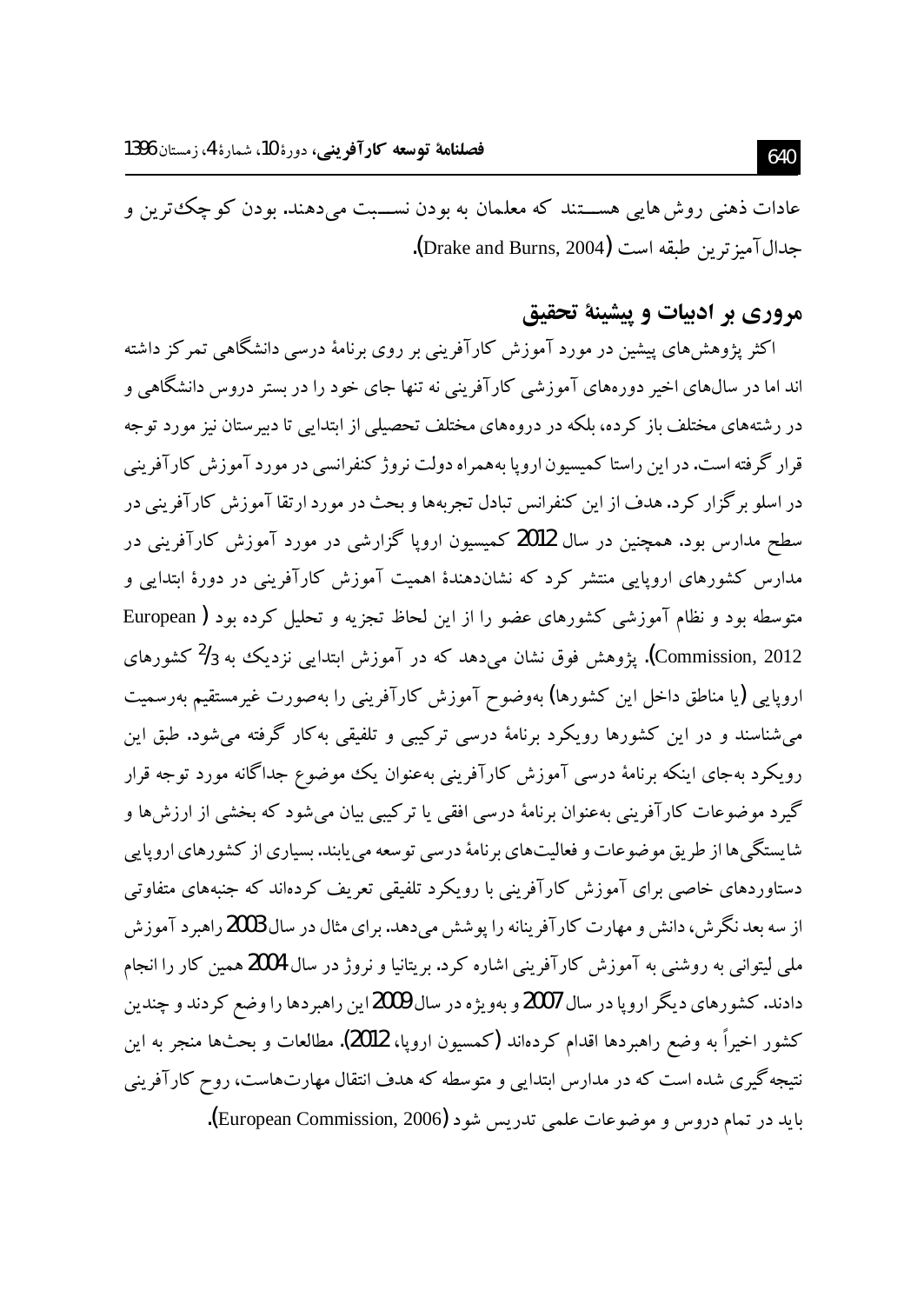تانبا و همکاران (2017) در تحقیقشان نشان دادند که چنانچه دانشTموزان مباحث پیچیدهٔ علمی را بهصورت تلفیقی آموزش ببینند یادگیری بهتر و اثرگذارتری خواهند داشت.

گون با بررسی و تحلیل نظام آموزش و پروش ترکیه در مقطع دبستان دربارهٔ دروسهای علوم زندگی، زبان ترکیهای، علوم اجتماعی، ریاضیات، علوم و فناوری و مقایسهٔ آن با ویژگیهای کارآفرینانهٔ بهدست آمده از ادبیات پژوهش پرداخته است. پژوهش گون نشان میدهد که این آموزش ها در ایجاد و توسعهٔ برخی ویژگیهای کارآفرینانه مفید بوده اما در زمینهٔ ایجاد برخی ویژگیها ناکارآمد است .(Güven, 2009)

**سابقهٔ آموزش کارآفرینی در آموزش و پرورش** 

آموزش كارآفريني از اوايل دههٔ 70 شمسي وارد شاخهٔ كاردانش آموزش و يرورش شده است.در شاخهٔ کاردانش درسی با عنوان کارآفرینی تعریف شده است که همهٔ هنرجویان آن را می گذرانند. از آن زمان تاکنون کتاب این درس چندبار بازبینی و اصلاح شده است. کتاب اول توسط محمدجواد آیت اللهي و عباس صدري نوشته شده و سرفصلهاي آن عبارتند از: 1- آشنايي با كارآفريني و فلسفهٔ آن؛ <sup>2</sup>- برنامهریزی خودسازی برای کارآفرینان؛ 3− آشنایی با تهیهٔ طرح تأسیس، راهاندازی و ادارهٔ یک واحد توليدي و خدماتي كوچك؛ 4- مديريت كارآفرين؛ 5- آشنايي با برنامەريزي امور مالي و اصول مفاهیم حسابداری برای واحدهای کوچک تولیدی و خدماتی و 6- آشنایی با اصول و مفاهیم بازرگانی. از سال 1383 کتاب کارآفرینی دیگری برای آموزش و پرورش توسط محمود احمدیور داریانی و محمد عزيزي تأليف شد كه فهرست مطالب آن عبارتند از: 1- موفقيت؛ 2- برنامهريزي مسير شغلي؛ 3- شناخت انواع كسبوكار؛ 4- كارآفريني؛ 5- اصول راهاندازي كسبوكار؛ 6- بازاريابي؛ 7- خلاقيت؛ 8-جایگاه مشتری و ویژگی های مشتری خوب؛ 9- امورمالی کسبوکار؛ 10- مدیریت کسبوکار؛ 11-طرح کسبوکار؛ و دارای پیوستهایی دربارهٔ تجربیات زندگی کارآفرینان ایرانی و نمونهٔ طرح کسب وكار است (عزيزي و احمديور، 1392). از سال 1396 درس كارآفريني براي همهٔ دانشTموزان دورهٔ دبیر ستان پیش بینی شده است.

### **روش شناسی**

در این یژوهش از رویکرد کیفی استفاده شده است. این رویکرد در یژوهش حاضر روش تحلیل محتوای کیفی و از نظر هدف کاربردی میباشد. در این پژوهش ابتدا دادههای کیفی با استفاده از ابزار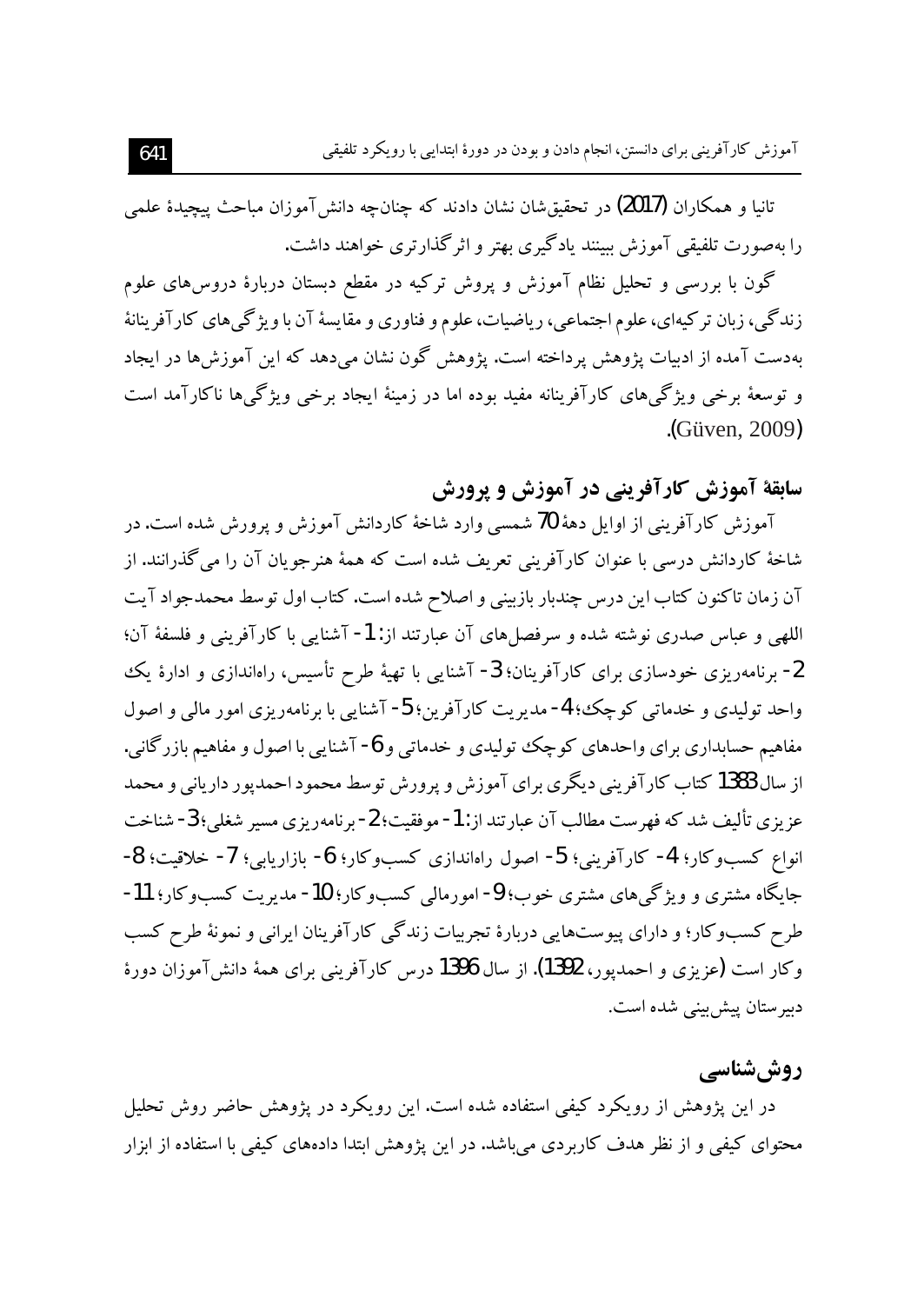مصاحبهٔ نیمه ساختاریافته گردآوری شده و سپس با استفاده از نرمافزار اتلس تی کدگذاری شده است. جامعهٔ آماری این یژوهش شامل سه گروه: 1.متخصصان برنامهریزی درسی؛ 2. خبرگان آموزش کارآفرینی و 3. کارشناسان تعلیموتربیت بوده است (جدول1). در این یژوهش نمونهگیری بهصورت غیر تصادفی هدفمند و راهبردی بوده و نمونهگیری تا زمان رسیدن به اشباع نظری<sup>1</sup> ادامه یافته و منطق کفایت دادههای جمعآوری شده بهعنوان حد کامل بودن دادهها است. در این تحقیق پژوهشگر یس از 14 مصاحبه به این نتیجه رسید که پاسخهای داده شده در مصاحبهها به اندازهای به همدیگر شباهت دارند که منجر به تکراری شدن پاسخها شده و دادههای جدیدی در آنها وجود ندارد. بنابراین تعداد مصاحبهها تا 14 نفر به کفایت دادهها رسید. کیفیت دادهها با مقایسهٔ ادبیات نظری و دیدگاههای افراد صاحب نظر و دریافت بازخورد از مصاحبهشوندگان دربارهٔ تحلیل یافتهها تعیین شده است. نمونهای از سوالات مصاحبه در راستای مدل یژوهش تدوین شد: 1- کدامیک از دروس حال حاضر ابتدایی می تواند دانش آموزان را با دنیای کسبوکار و همچنین فرصتهای شغلی آشنا کند؟ و محتوای این دروس باید به چه صورت باشد؟ 2- در دورهٔ ابتدایی دانش آموزان باید چه نوع مهارتهای اقتصادی داشته باشند و در کدام دروس باید گنجانده شوند؟ دروس حال حاضر چگونه باید این مهارتها را در دانش آموزان ایجاد کند؟ 3- در چه دروسی می توان خلاقیت و نوآوری دانشآموزان را توسعه داد؟ روشهای تدریس باید به چه شکل تدوین شوند؟ 4- در چه دروسی می توان مهارتهای ارتباطی دانش آموزان را توسعه داد؟ محتواي اين دروس بايد به چه شكل باشد؟ 5- در چه دروسي مي توان مهارت برنامهريزي دانش آموزان را توسعه داد؟ محتوای این دروس باید به چه شکل باشد؟ 6- در چه دروسی و توسط چه محتوایی می توان اعتماد بهنفس و ریسک پذیری دانش آموزان را تقویت کرد؟ 7- در دروس ابتدایی چگونه می توان دانش آموزان را به کسبوکار علاقهمند کرد؟ پس از گردآوری دادهها از طریق مصاحبهٔ نیمه ساختاریافته و تنظیم آن بهصورت نوشتاری، چندین بار بهدقت متن ها بازنگری شده و در این راستا با استفاده از حاشیهنویسی و یادداشت گذاری درکنار متنها بخش هایی از این متن نوشتاری مثل عبارت یا جمله انتخاب که حاوی اطلاعات است مشخص شده و هر بخش بهصورت یک کد در نرمافزار ATLAS t انتخاب و سپس تجزیه و تحلیل شده است. بهطور کلی، روشهای تجزیه و تحلیل مورد استفاده در این تحقیق شامل 3 مورد میشود: 1- تشخیص و کدگذاری مفاهیم (کدگذاری باز)؛ 2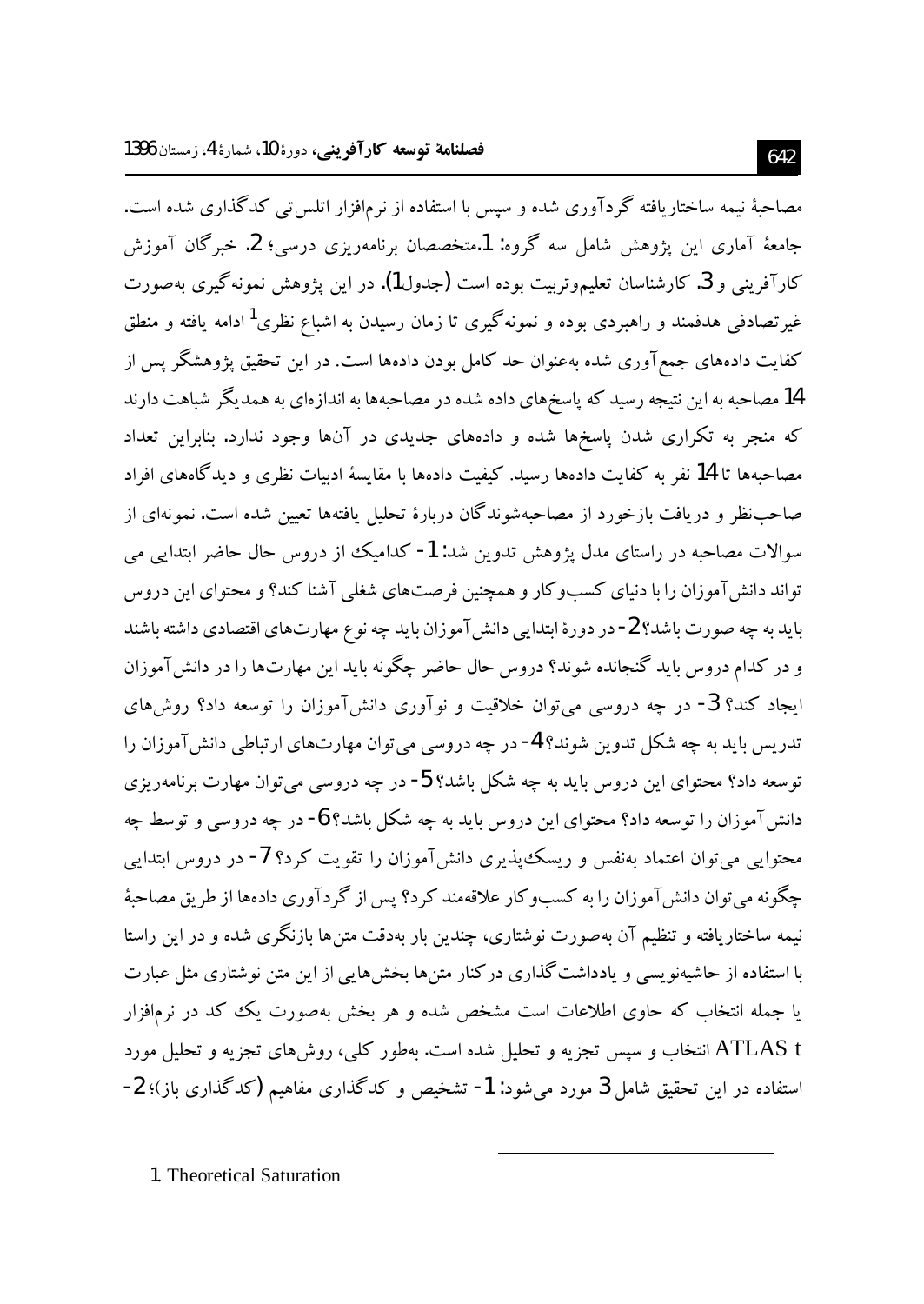تشخیص و کدگذاری مقولههای بهدست آمده از مفاهیم (کدگذاری محوری)؛ و 3- دستهبندی مقولهها بر مبنای بعدهای تحقیق یا مدل مفهومی تحقیق به همراه فراوانی هر مقوله. اعتبار دادههای کیفی از طربق تعريف دقيق جامعهٔ آماري، انتخاب درست نمونهٔ تحقيق و طراحي پرسش هاي مصاحبه براساس پژوهشهای پیشین محقق شده است. کیفیت ابزار نیز با بازبینی و اصلاح پرسشهای مصاحبه پس از انجام سه مصاحبهٔ اولیه تأیید شد. برای اطمینان از پایایی نیز مصاحبهها تا اشباع نظري ادامه بافت.

#### بافتهها

# توصيف جمعيتشناختي جدول 1- اطلاعات جمعيت شناختي مصاحبهشوندگان تحقيق را نشان مي دهد.

| كد مصاحبه       | تحصيلات يا تجربيات مرتبط                         | تحصيلات       | جامعة آماري        |
|-----------------|--------------------------------------------------|---------------|--------------------|
| شونده           |                                                  |               |                    |
| $\mathbf{I}$    | 11 سال سابقه در تألیف کتابهای درسی دورهٔ ابتدایی | دكترى         |                    |
| 12              | 16 سال سابقه در تألیف کتابهای درسی دورهٔ ابتدایی | كارشناسي ارشد |                    |
| I3              | 8سال سابقه در تألیف کتابهای درسی دورهٔ ابتدایی   | دكترى         | متخصصان برنامهريزي |
| I4              | 10 سال سابقه در تألیف کتابهای درسی دورهٔ ابتدایی | دكترى         |                    |
| I5              | 4 سال سابقه در تألیف کتابهای درسی دورهٔ ابتدایی  | دكترى         | درسی               |
| 16              | 5 سال سابقه در تألیف کتابهای درسی دورهٔ ابتدایی  | دكترى         |                    |
| 17              | 8سال سابقه در تألیف کتابهای درسی دورهٔ ابتدایی   | كارشناسي ارشد |                    |
| 18              | پژوهشگر حوزهٔ آموزش کارآفرینبی                   | دكترى         |                    |
| <b>I</b> 9      | پژوهشگر حوزهٔ آموزش کارآفرینی                    | دكترى         | خبرگان آموزش       |
| I10             | مدیر موسسهٔ آموزش کارآفرینبی و خلاقیت به کودکان  | كارشناسي ارشد | كارآفريني          |
| I11             | برگزارکنندهٔ دورههای آموزش کارآفرینی به کودکان   | كارشناسي ارشد |                    |
| I <sub>12</sub> | گروه مدیریت و برنامهریزی آموزشی                  | دكترى         | كارشناسان          |
| I13             | استاد دانشگاه و تحصیل در زمینهٔ روانشناسی کودک   | دكترى         | تعليموتربيت        |
| I14             | تحصیل در زمینهٔ روانشناسی و آموزش به کودکان      | كارشناسي ارشد |                    |

جدول 1. اطلاعات جمعیتشناختی مصاحبهشوندگان

مصـــاحبهشـــوندگان اين يژوهش 8نفر مرد و 6نفر زن بودهاند و همان $\det$ ور كه از جدول فوق ييدا است، 9 نفر از آنها دارای مدرک دکتری و 5 نفرشان دارای مدرک کارشناسی ارشد هستند. همچنین 7نفر سابقهٔ مشارکت در تدوین کتب دورهٔ دبستان بودند و در زمینهٔ تدوین محتوا و روش۵ای تدریس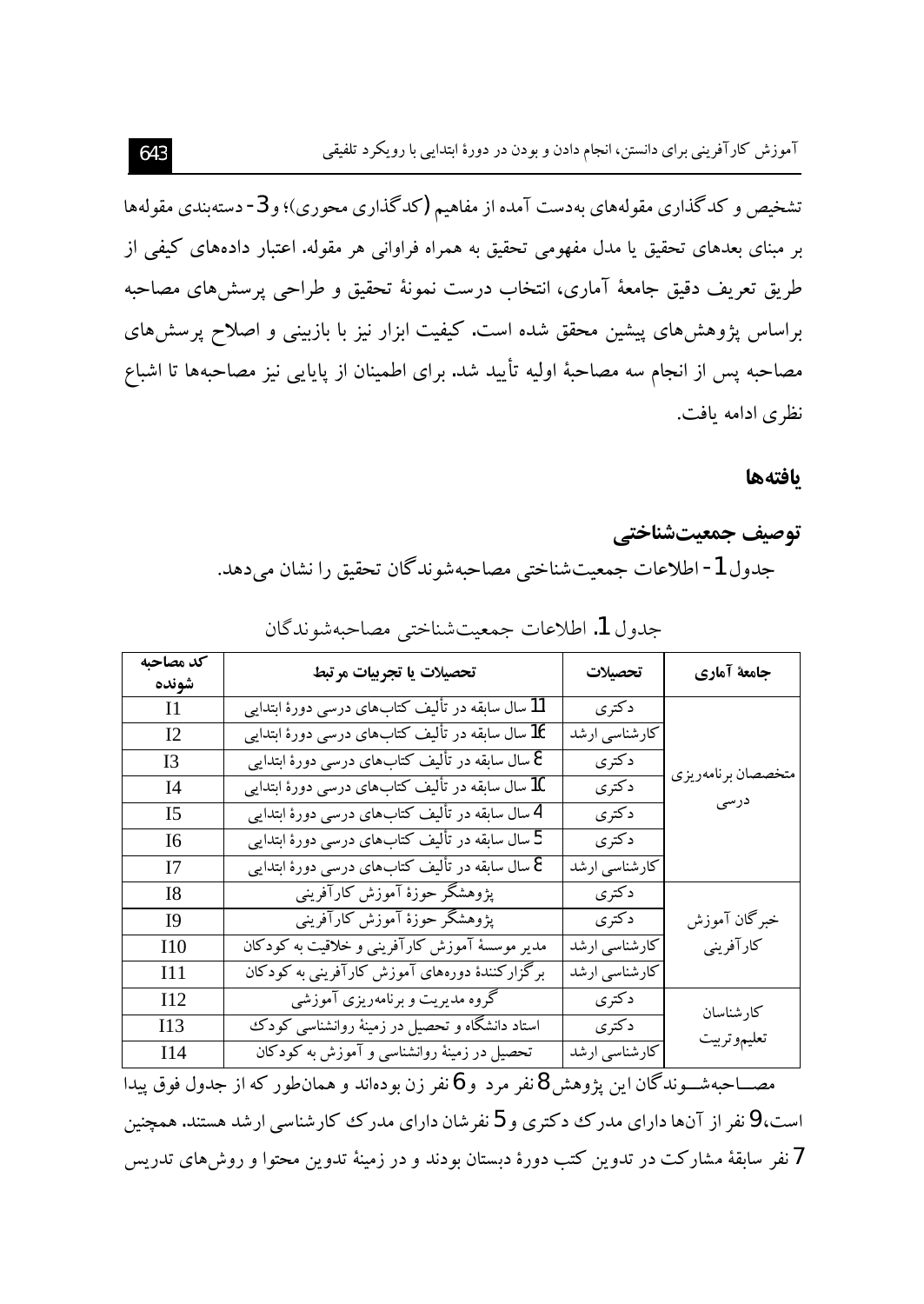دارای تخصـص و تجربه می باشـند. دسـتهٔ دوم خبر گان آموزش کارآفرینی هسـتند که هم تحصـیلات مرتبط با آموزش کارآفرینی داشته و هم دارای تجربهٔ عملی در زمینهٔ تدریس کارآفرینی هستند. دستهٔ سـوم کارشـناسـان تعلیم و تربیت هســتند که در زمینهٔ روانشــناســی کودک یژوهش کرده و در زمینهٔ آموزش به کودکان برای این پژوهش حاوی اطلاعات ارز شمندی هستند. محتوای آموزش کارآفرینی شـامل ابعادی بوده و این ابعاد نیز دارای زیرمجموعههایی اسـت که آن ابعاد را تبیین می کنند. شـکا 2 نتایج کدگذاری مصاحبهها را نشان می دهد.

شکل 2، شبکهٔ اصلی کدگذاری دادههای مصاحبهشوندگان را نشان می دهد یافتههای کیفی تحقیق را می توان در قالب شکل بالا و در نرمافزار اتلس تی نشان داد. همان گونه که در شکل يبدا ست، سه بعد ا صلي محتوا (Content) يعني دانـستن (know)، مهارت/ انجام دادن (skill) و نگرش/ بودن (atti**) مح**توا هســــتـند. بُـعد دانســـتن از دو مقو لهٔ اصــــلى دنـياى كار (work) و فرصتهای شغلی (work oppr) تشکیل شده است. همچنین بُعد مهارت از چهار مقولهٔ اقتصاد و ســواد مالي (financial)، خلاقيت و ايتكار (creativity)، ارتباط (relation) و پر نا مەرىزى (planning) تشـــکیل شــــده اســـت و بُـعد نگرش از یک مقولهٔ خودآگاهی و اعتماد بهنفس (selconfi). با تو جه به مقو له های ارماد محتوای آموزش کارآفرینی برای دورهٔ ایتدایی در 6 درس، محتواي كارآفرينانه شــناســايي شــد. اين دروس عبارتند از: رياضــي (math)، فارســي (pers)، علوم (scin)، مطالعات اجتہماعی (sicio)، تفکر و یژوهش (think) و همچنین کار و فناوری (tech). شمارههای شبکههای جزئی کدگذاریهای انجام شده به صورت مجزا در ادامه توضيح داده شده است.

ابتدا شبکهٔ اصلی که شامل ابعاد اصلی محتوای کارآفرینانه است شمارهٔ 1در شکل ارایه شده است. شبکهٔ اول کدگذاری از سه بُعد دانستن، مهارت و نگرش تشکیل شده و هر کدام از این ابعاد جزیی از محتوای آموزش کارآفرینی هستند.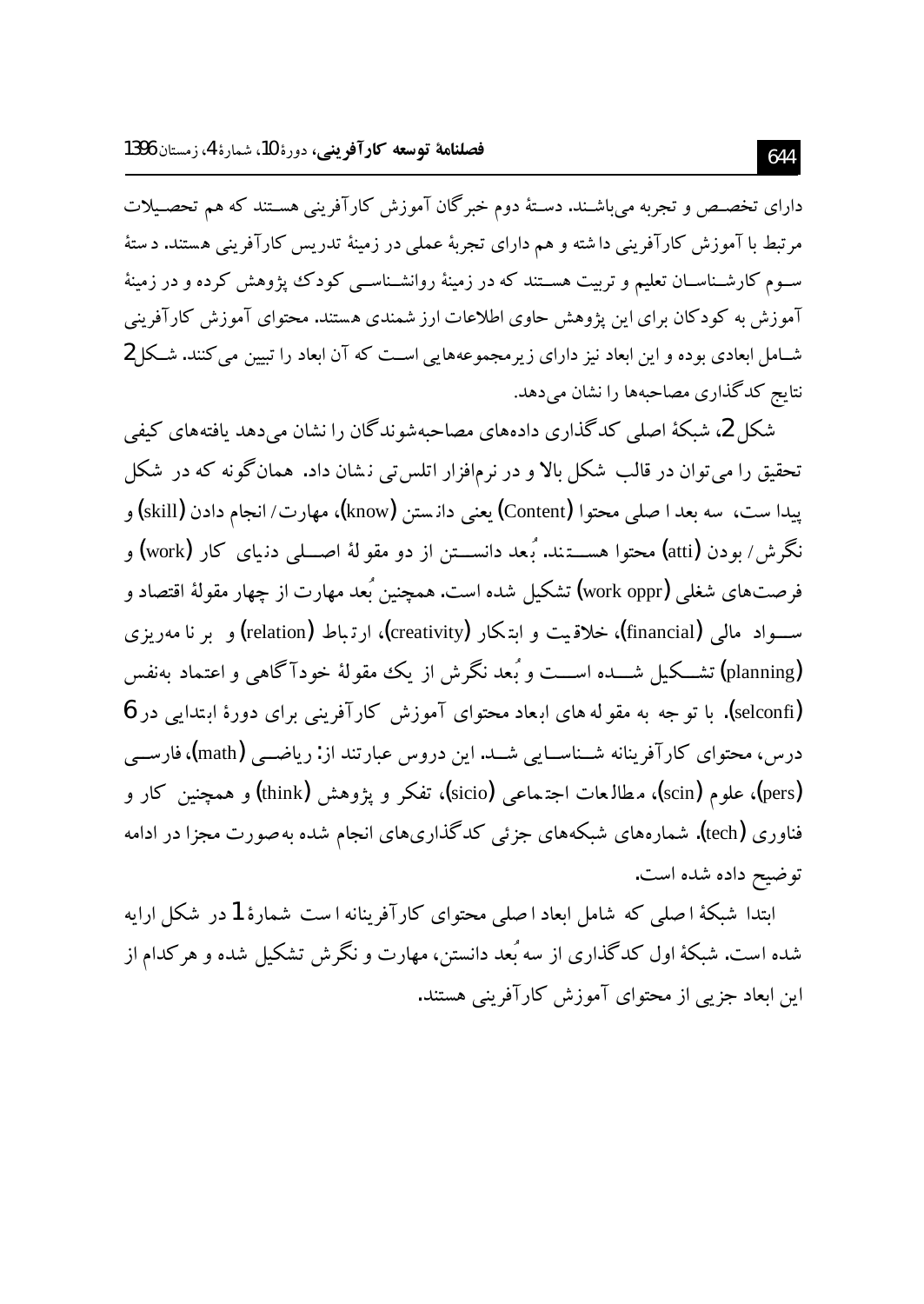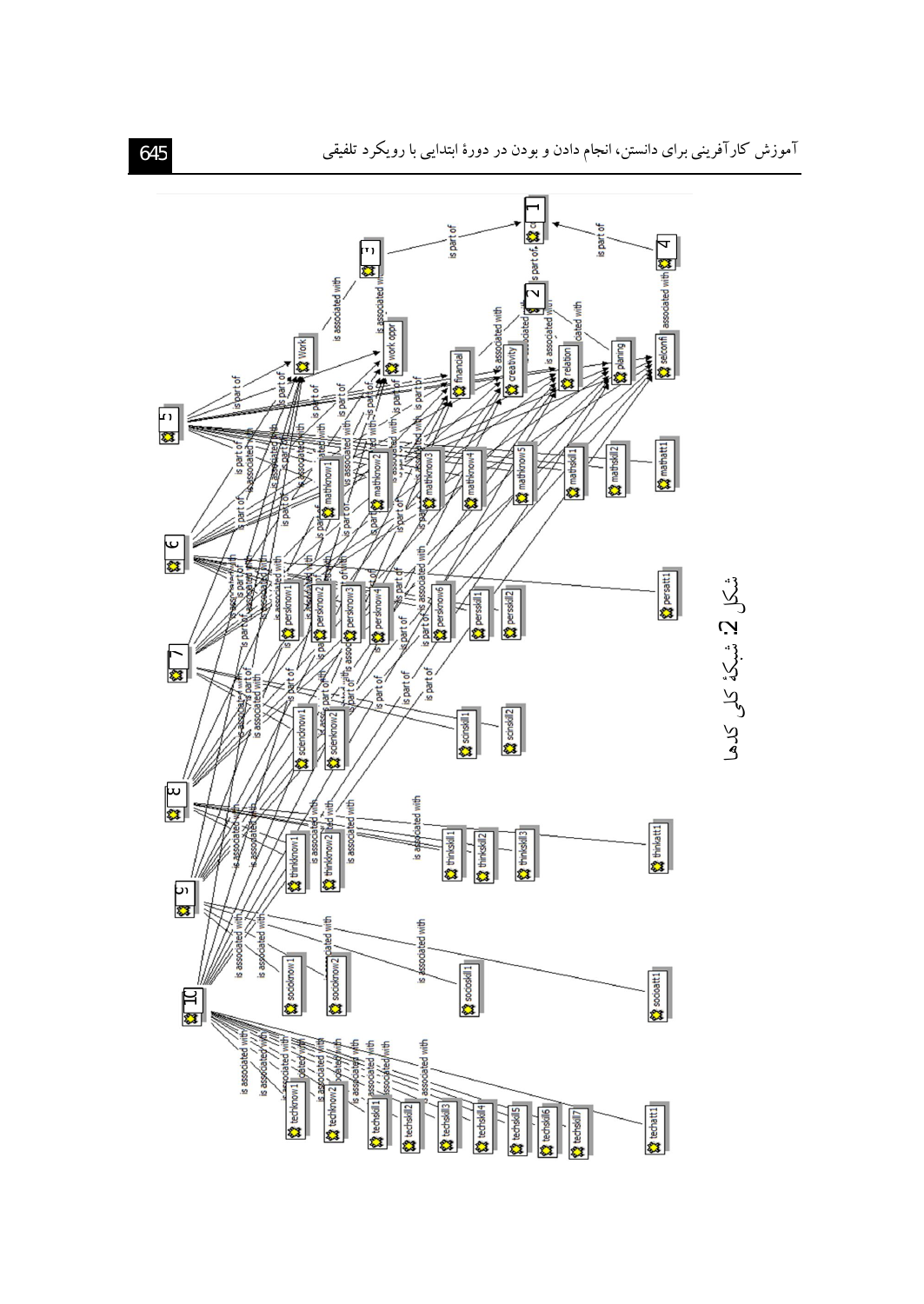شـمارهٔ 2 در شـكل نشـان دهندهٔ شـبكهٔ كدهای بُعد مهارت و انجام دادن اسـت. با توجه به توضـــيحات قبلي اين بُعد از چهار مقولهٔ اقتصـــاد و ســـواد مالي، خلاقيت، ارتباط و برنامهريزي تشكيل شده است.

شمارهٔ 3در شکا ٍ نشاندهندهٔ شبکهٔ کدهای مقولهٔ دانستن است. مقولههای اصلی دانستن شامل دنیای کسبوکار و فرصتهای شغلی است.

شمارهٔ 4در شکل نشاندهندهٔ شبکهٔ کدهای بُعد نگرش و بودن است. مقولههای بُعد نگرش اعتماد بهنفس، ریسک پذیری و علاقهمندی به کسبوکار ا ست. در ادامه با توجه به مقولههای اصلی و دروس پایهٔ ششم ابتدایی محتوای آموزش کارآفرینی با توجه به کدگذاری مصاحبهها شناسایی شده است.

شـــمارهٔ 5 در شـــکل نشـــاندهندهٔ محتوای کارآفرینی درس ریاضـــی اســـت. با توجه به مصاحبههای انجام شده خبرگان حوزه در درس ریاضی برای مقولهٔ دنیای کار آشنایی با مفاهیم ســود و زیان، مشــکلات مالی، آشــنایی با مفهوم پول و حل مســائل مالی را بهعنوان محتوای آموزش کارآفرینی بیان کردند. برای مقولهٔ فرصــتهای شــغلم فرصــتهای شــغلم , مرتبط با تخصــص مربوط به این رشــته را مدنظر قرار دادند. برای بُعد مهارت و اقتصــاد و ســواد مالی محاسبهٔ قیمت تمام شدهٔ محصول و سود را بهعنوان محتوای آموزش کارآفرینی بیان کردند و برنامهریزی از طریق ریاضــــی را در مقولهٔ برنامهریزی عنوان کردند. درنهایت در بُعد نگرش و مقولهٔ خودآگاهی و اعتماد بهنفس حل مســـائل هوش را بهعنوان محتوای آموزش کارآفرینی ىبان كى دند.

عدد شمارهٔ 6 نشانگر درس فارسی برای مقولهٔ دنیای کار نوشتن در مورد فرصتهای شغلی اســـت. داســـتان زندگی کارآفرینان موفق، اســـتفاده از ضـــربالمثل مرتبط با مفاهیم کار، حکایت های مرتبط با کار را بهعنوان محتوای آموزش کارآفرینی بیان کردند. برای مقولهٔ فرصتهای شـغلی، فرصـتهای شـغلی مرتبط با تخصـص مربوط به این رشـته را مدنظر قرار دادند. برای بُعد مهارت و مقولهٔ اقتصـــاد و ســـواد مالی نگارش مالی و حســـابداری را بهعنوان محتوای آموزش کارآفرینی مدنظر قرار دادند و پرورش تخیل از نوشــتن در مورد کســبوکار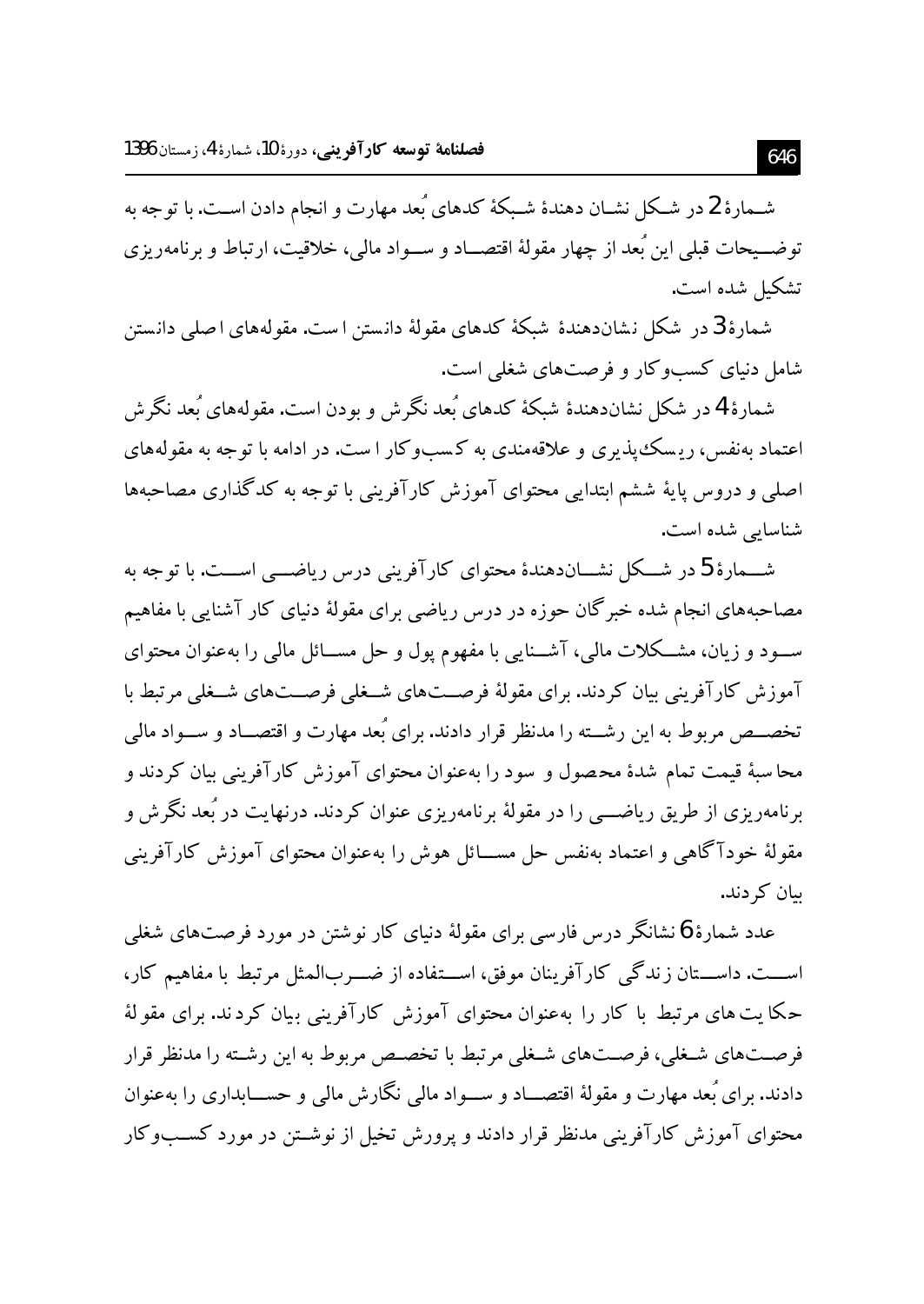را در مقولهٔ خلاقیت و ابتکار عنوان کردند. بحث راجع به تجارب خرید خانوادهها در مقولهٔ ارتباط قرار گرفت و درنهایت در بُعد نگرش و مقولهٔ خودآگاهی و اعتماد بهنفس بررسی و نقد داستانهای آموزنده را بهعنوان محتوای آموزش کارآفرینی بیان کردند.

عدد شمارهٔ 7در شکل نشاندهندهٔ محتوای کارآفرینی درس علوم است. در درس علوم و در بُعد دانســتن، مقولهٔ دنیای کار بررســی ســیر تکامل فناوریهای عمده مانند برق، دیجیتال و اینترنت می تواند بهعنوان محتوای کاربردی در درس علوم با شد و در مقولهٔ فر صتهای شغلی، فر صتهای شغلی مرتبط با تخصص مربوط به این رشته می توان بهعنوان محتوایی کارآفرینانه در این زمینه آموزش داد. در بُعد مهارت و مقولهٔ خلاقیت و ابتکار آزمایش هایی که خلاقیت کودکان را تقویت می کند، می تواند مورد توجه قرار گیرد و درنهایت بررسی زندگی اجتماعی حیوانات در مقولهٔ برنامهریزی از جمله محتوای مناسب برای آموزش کارآفرینی شناسایی شد.

عدد شـــمارهٔ 8 در شـــکل نشـــان(دهندهٔ شـــبکهٔ کدهای محتوای کارآفرینانهٔ درس تفکر و یژوهش اسـت. در بُعد دانسـتن و مقولهٔ دنیای کار تجزیه و تحلیل موفقیت یا شـکسـت خود در اراية كالا يا خدمت و ليست كردن وظايف كاركنان يك كسب وكار مي تواند محتواي آموزش کارآفرینی در درس تفکر و پژوهش باشد و بحث کردن در مورد سبک زندگی افراد در مقولهٔ فرصـــتـهای شـــغلمی قرار می گیرد. ارایهٔ یوســتر و آگهی در مورد محصــول یا خدمت در بُعد مهارت و مقولهٔ اقتصـــاد و ســـواد مالي قرار مي گيرد و محتواي آموزش کارآفريني در مقولهٔ خلاقیت و ابتکار. مثلاً یک مشکل یا مسألهٔ کسبوکار مطرح می شود سیس از دانش آموزان خوا سته می شود تا راهحل ارایه کنند. تمرین برنامهریزی شخصی در مقولهٔ مهارت برنامهریزی قرار مي گيرد و درنهايت پژوهش در زمينهٔ ابعاد مدل كســـبوكار محتوايي اســت كه مي تواند نگرش دانش آموزان را در مقولهٔ خودآگاهی و اعتماد بهنفس بهبود دهد.

عدد شمارهٔ 9در شکل نشاندهندهٔ محتوای کارآفرینی درس مطالعات اجتماعی ا ست. در بُعد دانسـتن و مقولهٔ دنیای کار، آشـنایی با مشـاغل مختلف یک کسـبوکار خاص می تواند به عنوان محتوای آموزش کارآفرینی در درس مطالعات اجتماعی مدنظر قرار داده شـــود و در مقولهٔ فرصــتهای شـغلی، فرصــتهای شـغلی مرتبط با تخصـص مربوط به این رشـته محتوای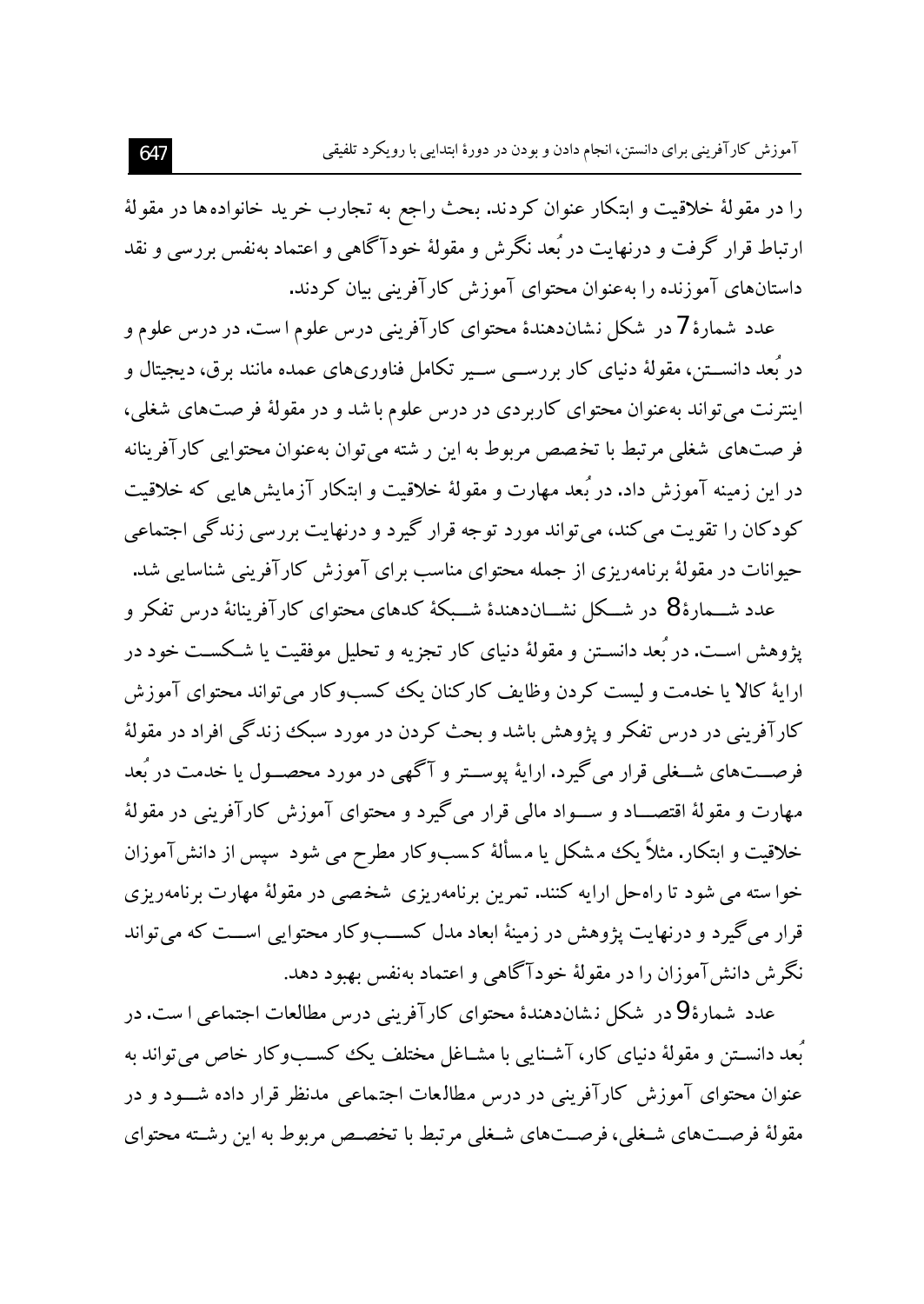آموزش کارآفرینی می تواند باشـد. همچنین بررســی اجتماعی بحرانهای مالی جهانی محتوای آموزش کارآفرینی در بُعد مهارت و مقولهٔ اقتصاد و سواد مالی است. درنهایت بررسی اجمالی تحولات اجتماعی در جهان می تواند محتوای آموزش کارآفرینی برای تقویت نگرش دانش آموزان ىاشد.

عدد شــمارهٔ 10در شــکل یافتههای یژوهش در زمینهٔ محتوای آموزش کارآفرینی در درس کار و فناوری در بُعد دانش و مقولهٔ دنیای کار معرفی فناوری های نوین را بهعنوان محتوای آموز شي شناسايي مي کند و بحث کردن در مورد روش ها و راه حل هاي جديد براي مشکلات کنوني در مقولهٔ فرصتهاي شغلي قرار مي گيرد. در بُعد انجام دادن، مقولهٔ اقتصاد و سواد مالي بررسے شـرکتھای ثروتمند جھانی، تولید خدمت یا محصـول مثلاً خوراکے ہای خانگے مثل پاپکرن یا آبمیوه، بازایابی و ارایهٔ خدمت یا محصـول، برگزاری نمایشــگاه برای والدین به منظور فروش محصب لات دانش آموزان بهعنوان محتواي آموزش كارآفريني شـناسـايي شـد. بازدید از نمایشگاهها و فروشگاههای محلی و تحلیل مشاغل آنها، تشکیل گروههایی که علایق مشت ک دارند برای راهاندازی کســبوکار در مقولهٔ ارتباط قرار می گیرد و کار با نرمافزارها برای برنامهریزی در مقولهٔ برنامهریزی. درنهایت ایده پردازی در زمینهٔ محصولات و فناوریهای تخیلی و فراتر از د سترس کنونی می تواند بهعنوان محتوای آموزش کارآفرینی در بُعد نگر ش و جهت تقويت خودآگاهي و اعتماد بهنفس دانش آموزان مورد توجه واقع شود.

### بحث و نتيجه گيري

در این تحقیق مدل مناسب ارایهٔ محتوای برنامهٔ درسی کارآفرینی در دورهٔ ابتدایی با رویکرد تلفیقی ارایه شده است: این مدل از اجزای دانستن، مهارت و نگر ش کارآفرینانه در دروس دورهٔ ابتدایی (شامل **6** درس ریاضی، فارسی، علوم تجربی، مطالعات اجتماعی، تفکر و یژوهش، کار و فناوری) بهمنظور تلفیق تشکیل شده است. دادههای بهدست آمده از مصاحبه برای هر درس خوشهبندی شده و محتوا ضروری برای اینکه مفاهیم بهصورت غیرمستقیم آموزش داده شوند استخراج شده است. با درنظر گرفتن اینکه هدف از آموزش دانش کارآفرینی در پایهٔ ششم دبستان آشنایی با دنیای اقتصاد و کسبوکار و مسیرهای شغلی است، نتایج بهدست آمده از پژوهش بیانگر آن است که در کتاب ریاضی پایهٔ ششم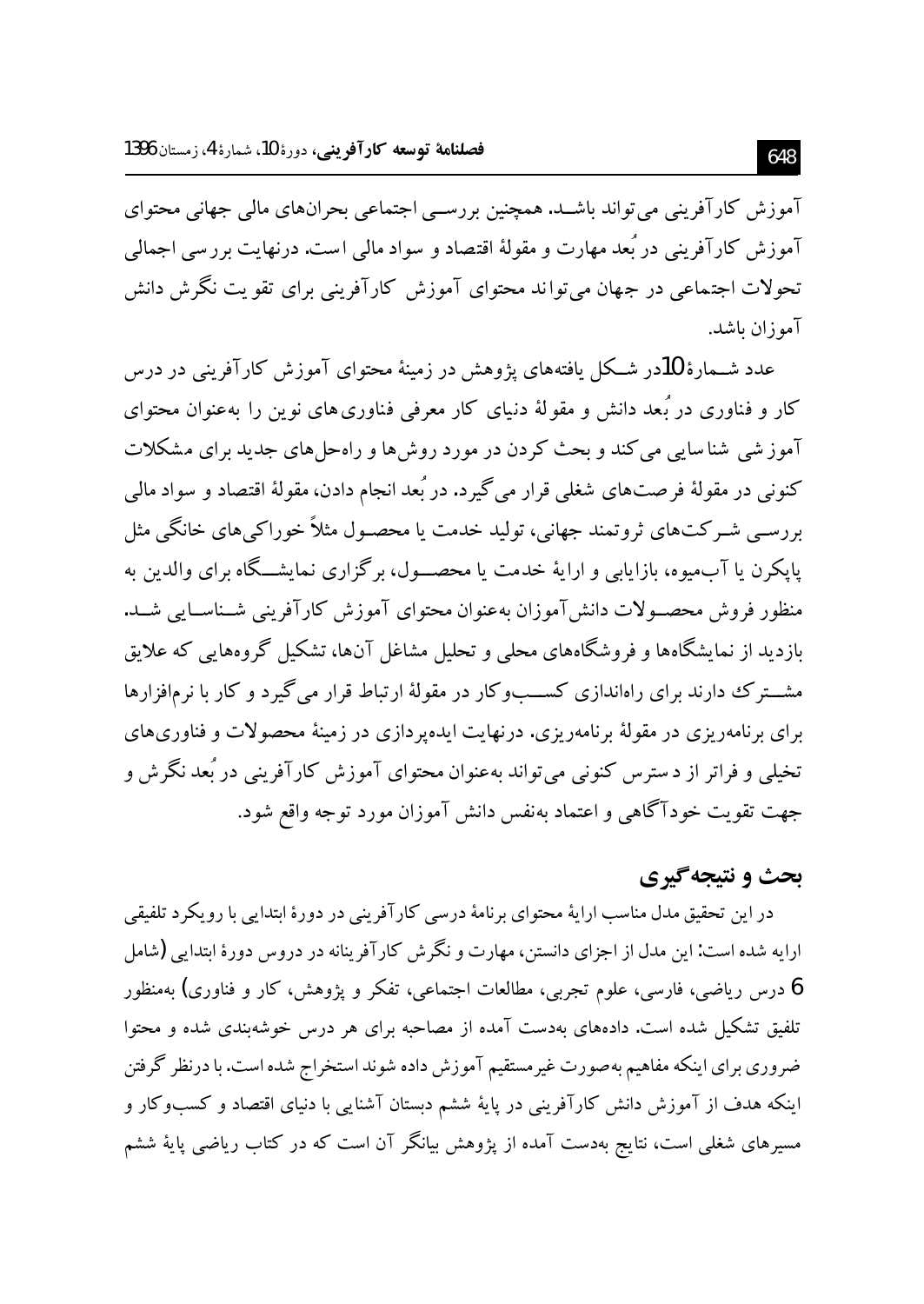ابتدایی مفاهیمی همچون پول، ارزش پول در جامعه، مفاهیم اولیهٔ اقتصادی که نیازمند محاسبههای ریاضیات است مانند قیمت، هزینه، درآمد، مالیات، سود می توان در جهت دست یابی به این هدف تاثیر گذار باشد و ذهن کودکان را برای محاسبهٔ تراکنش های مالی پیرامون خود آماده کند. همچنین باید توانایی محاسبهٔ قیمت تمام شده، هزینه، درآمد و سود را پیدا کنند. در درس فارسی دانش آموزان با انواع کسبوکار و انواع مشاغل آشنا شوند. همین طور داستانها و ضربالمثل ها و حکایتهایی که در مورد کار و ارزش آفرینی آن در جامعه وجود دارد در کتاب فارسی گنجانده شود. در درس مطالعات اجتماعی تاريخچهٔ بهوجود آمدن مشاغل جديد مي تواند مفيد باشد. درس تفكر و يژوهش با بحث در مورد سبك زندگی افراد و لیست کردن وظایف کارکنان آنها را با مقولهٔ کسبوکار آشنا می کند. همچنین دانش آموزان باید در مورد دلیل کار کردن افراد و همچنین بهوجود آمدن کسبوکارها و مشاغل گوناگون آگاهی بهدست آورند.در درس کار و فناوری تاریخچهٔ فناوریهای نوین و همچنین سیر تکامل فناوری و تاثیر آن بر اقتصاد و همچنین بحث کردن در مورد ارایهٔ راهحل برای مشکلات موجود و آموزش استفاده از نرمافزارهای محاسباتی مورد استفاده در کسبوکارها می بایست ارایه شود.

هدف از آموزش برای ایجاد مهارت کارآفرینی در پایهٔ ششم دبستان توانا کردن افراد برای خلاقیت و نوآوری و توانایی برنامهریزی، ارتباطات است. در راستای این هدف از دانش آموزان انتظار میرود در پایان دوره بتوانند برای مسائل مختلف ایدههای نو ارایه دهند و همچنین با سایر دانش آموزان بهصورت اثرگذار ارتباط برقرار کنند. در این راستا درس ریاضی که در آن مسائل ریاضی که به شیوههای مختلف قابل حل است، مطرح شده و می توان برای حل آنها از تشکیل گروه استفاده کرد. در درس فارسی با نوشتن انشاء در مورد آیندهٔ شغلبی و یا توضیح کسبوکار مورد علاقهٔ دانش آموزان و همچنین تکمیل داستانهای ناقص و اصول نگارش نامههای رسمی مسائل خلاقیت و ارتباطات را تقویت کرد. همچنین از طریق به نمایش کشیدن قصهها و برنامهریزی برای تمرینات و همچنین بداههسازی در نمایشنامهها دانش آموزان می توانند برای فعالیت خود برنامهریزی کنند و نو آوری در بخش های متفاوت داشته باشند. همین طور در درس علوم تجربی از روشهایی که حیوانات به کار می گیرند تا مشکلات خود را با روشهای خلاقانه حل کنند، توضیح داد. همچنین در کلاس درس در مورد سیر تکامل مواد مختلف در کرهٔ زمین و تبدیل آنها به کالا برای برآورد کردن نیازهای مختلف بشر گفتوگو شود. در درس مطالعات اجتماعی از مخاطرات و دستاوردهای کارآفرینان در هنگام راهاندازی کسبوکار مطالبی آورده شود. همچنین ارایهٔ یوستر و آگهی در مورد کالا یا خدمت موجب تقویت خلاقیت خواهد شد.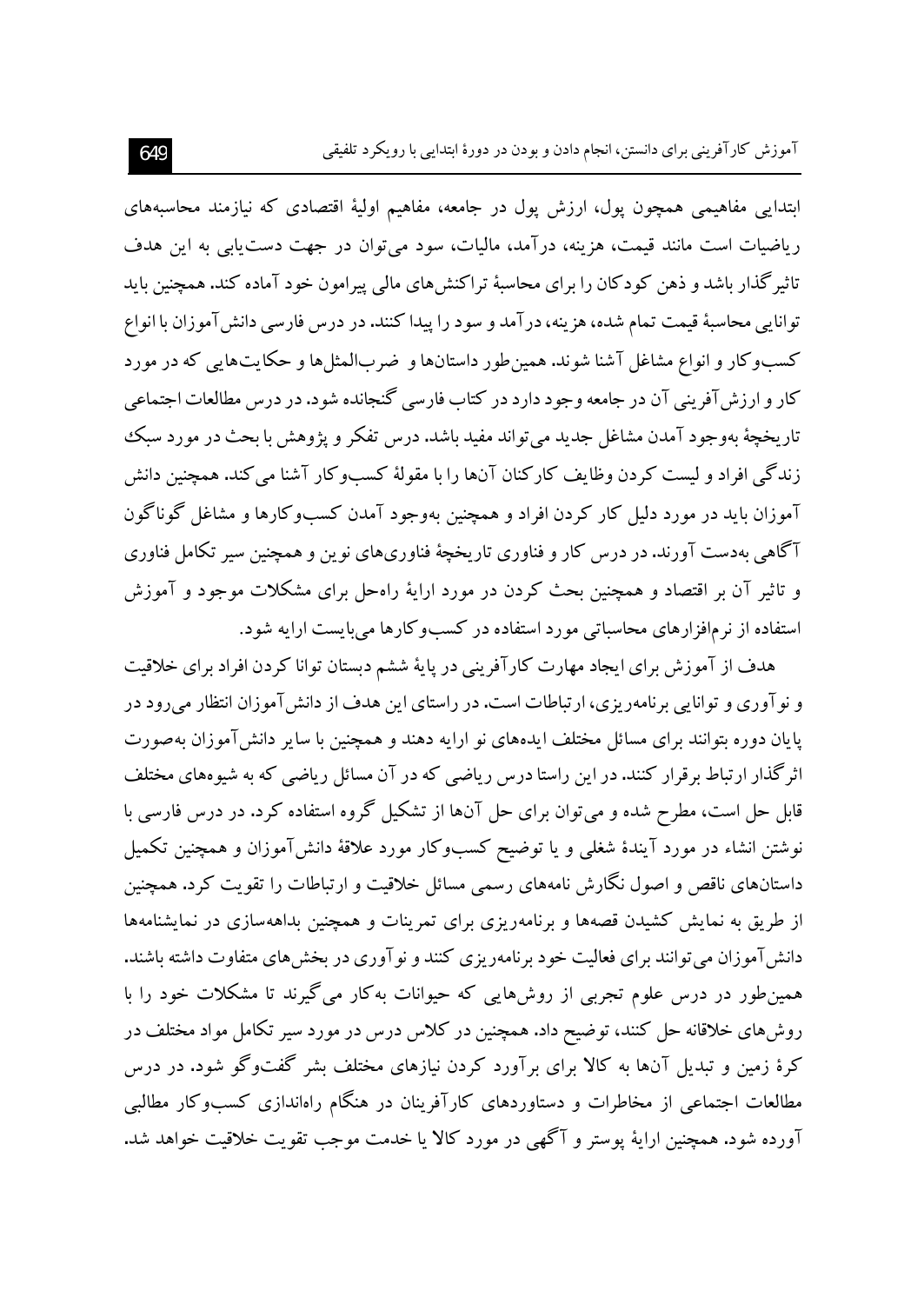در درس تفکر و یژوهش روش های ایجاد ارتباط اثر گذار با دیگران به دانش آموزان آموخته شود و با آنها تمرین کرد که چنین مهارتهایی را در ارتباط با همکلاسی های خود به کار برند. روش های برنامه ریزی برای اجرای پروژهها برای آنها توضیح داده شود. در مورد مسائل راهاندازی نمایشگاه در مدارس برای فروش محصولات و نحوهٔ حل آنها از ایده پردازی خود دانش آموزان استفاده شود. جلسات طوفان مغزی بهمنظور ارایه کالا یا خدمت جدید در غرفههای نمایشگاههای سالانهٔ مدارس از روش هایی است که می توان استفاده کرد. در درس کار و فناوری به دانش آموزان علاقهمند و مستعد آموخت که چگونه برنامههای جدید برای موبایل ایجاد کرد و از طریق آنها در آمد کسب کرد. نحوهٔ استفاده از ایمیل برای ارسال و دریافت پیام به آنها آموزش داده شود. راهاندازی وب سایت برای خبرهای اقتصادی و کسب وکار دانش آموزان مدرسه نیز از دیگر مواردی بود که کارشناسان آموزش به آنها اشاره کردند. در این راستا بازدید از نمایشگاه فناوریهای جدید مثلاً الکامپ نیز می تواند مفید باشد. همچنین می توان دانش آموزانی که علاقه به یک کسبوکار خاص دارند را در گروههای مختلف قرار داد تا با هم در این راستا به فعالیت بیردازند.

| علاقهمندی به کارآفرینی، پیروی از داستانهای آموزندهٔ کارآفرینان، توسعهٔ اعتماد بهنفس و ابعاد وجودی انسان، |                                                     |  |  |  |
|----------------------------------------------------------------------------------------------------------|-----------------------------------------------------|--|--|--|
| دستیابی به مطلوبها                                                                                       |                                                     |  |  |  |
| انجام دادن                                                                                               | دانستن                                              |  |  |  |
| خلاقیت و نوآوری و حل مســـائل مالی و اقتصـــادی، توانایی برنامهریزی،                                     | ● آشـــنايي با ارزش پول در جامعه و مفاهيم اوليهٔ    |  |  |  |
| ارتباطات                                                                                                 | اقتصادی مانند پول، قیمت، هزینه، در آمد و سود و      |  |  |  |
| محاسبهٔ قیمت تمام شده محصول و سود و برنامهریزی از طریق ریاضی                                             | شـــــیوههــای حــل مشــــکلات مــالمی راهانـــدازی |  |  |  |
| ● انـجام آز مایش هایی که خلاقیت کود کان را تقو یت میکند و بررســـی                                       | کسب و کار                                           |  |  |  |
| الگوريتم برنامهريزي حيوانات                                                                              | ● آشنایی با فرصتهای شغلی برای افراد علاقهمند به     |  |  |  |
| ● بررسي اجمالي بحرانهاي مالي در جامعه                                                                    | رشتههای متفاوت                                      |  |  |  |
| • ارایهٔ پوســتر و آگهی در مورد محصــول یا خدمت و ایدهپردازی برای حل                                     | ● زنـدگي كـارآفرينـان موفق در قـالـب داســـتـان،    |  |  |  |
| مشــکلات کســــبو کار و بـحث راجع به تـجارب خر ید خانواده ها و                                           | ضربالمثل هاي مرتبط با مفاهيم كار، حكايتهاي          |  |  |  |
| برنامەريزى شخصي                                                                                          | مرتبط با مفهوم کار کردن                             |  |  |  |
| ● توانایی بررسی شرکتهای ثروتمند جهانی                                                                    | ● تکامل فناوریهای عمده مانند دیجیتال و اینترنت      |  |  |  |
| ● تولید کالا یا ارا یه خدمت یا مثلاً خوراکی های خانگی مثل پاپکرن یا                                      | ● آشنایی با مشاغل مختلف یک کسبوکار                  |  |  |  |
| آبمیوه و بازاریابی و فروش آن در مدرســـه و برگزاری نـمایشـــگاه برای                                     | ● تجزیه و تحلیل موفقیت یا شـــکســـت در ارایهٔ      |  |  |  |
| والدين بهمنظور فروش محصولات                                                                              | محصول يا خدمت، ليست كردن وظايف مختلف                |  |  |  |
| ● بازدید از نمایشگاهها و فروشگاههای محلی و تحلیل مشاغل آنها                                              | کارکنان یک کاسبوکار و تحلیل سبک زندگی               |  |  |  |
| <sup>،</sup> تشکیل گروههایی که علایق مشترک برای راهاندازی کسبوکار دارند                                  | افر اد                                              |  |  |  |
| ● استفاده از نرمافزارها برای برنامهریزی                                                                  | ● ارایه راهحلهای نوین برای حل مشکلات موجود          |  |  |  |

شكل 3. يل دانستن، انجام دادن، بو دن

هدف از تقویت بینش کارآفرینانه این است که در مدارس اعتماد بهنفس و قدرت ریسک پذیری دانش آموزان تقویت شود. همان طور که در یل دانستن، مهارت و نگرش نیز نمایش داده شده است ایجاد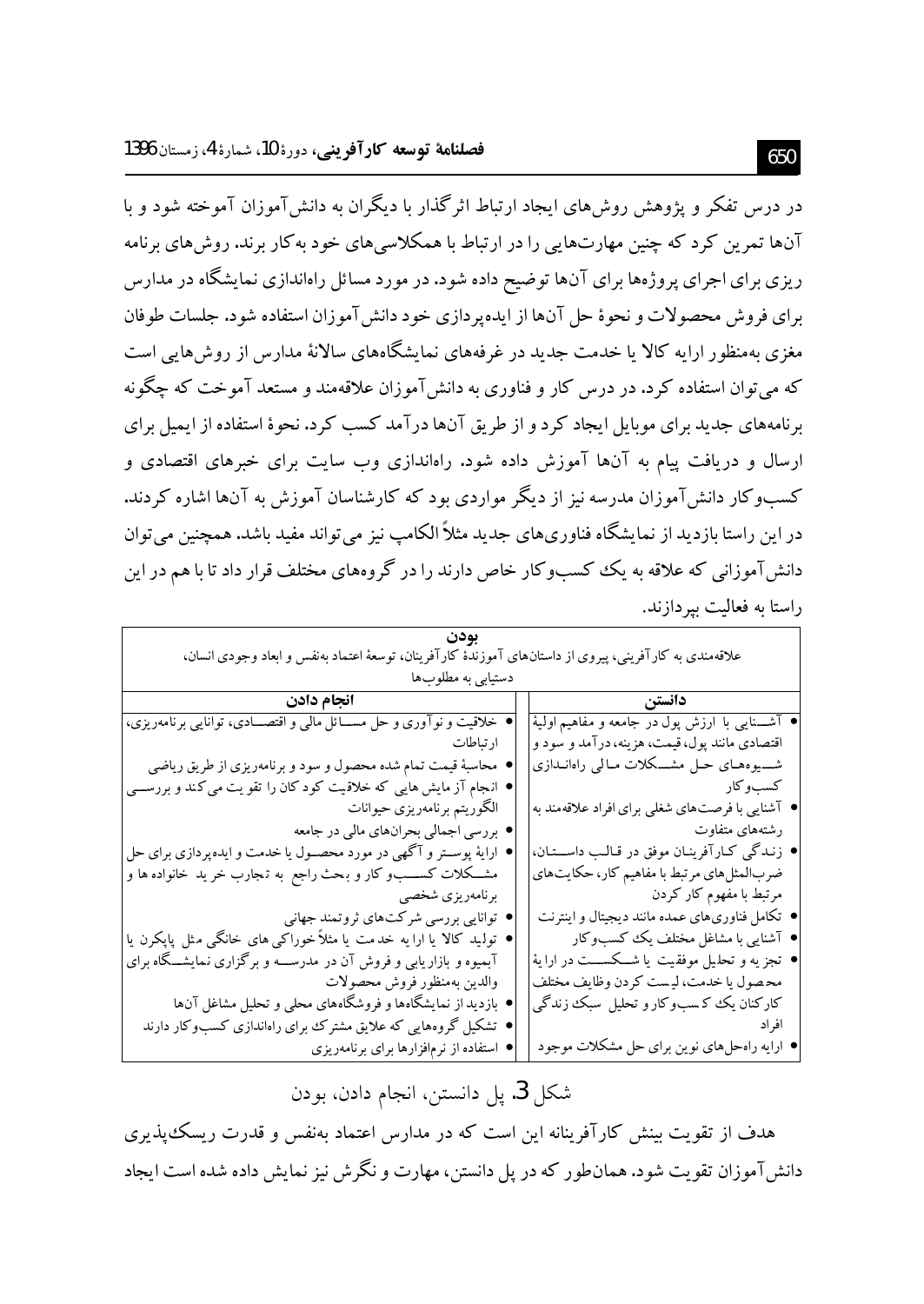نگرش در نتیجه در ارتباط با دانش و مهارت قرار دارد و پیچیدهتر از دو مرحلهٔ دانش و مهارت است (شکل3). با توجه به نظر دراکه و برنز در مورد گامهای طراحی برنامهٔ درسی تلفیقی پس از پایش و خوشهبندی استانداردهای موضوعی و ایجاد بافتی برای شناسایی این خوشهها، می توان پل دانش، مهارت و نگرش را برای تلفیق موضوعات درسی ترسیم کرد که موضوع و مطلب در این سطح بهوجود می آید. بدين ترتيب پل دانستن، انجام دادن، بودن بهصورت شكل 3 مي توان ترسيم كرد.

با این حال کارشناسان عقیده داشتند طرح مسائل هوش در درس ریاضی و همین طور ایفای نقش های متفاوت در فعالیتهای گروهی و نمایشی و همینطور نمایش کارتونهای مرتبط در درس فارسی می توان تا حدی این نگرش را در آنها تقویت کرد. علاوه بر این بررسی نقش و ارزش کارآفرینان در اجتماع، اقتصاد خانواده و جامعه در درس مطالعات اجتماعی و در درس تفکر و یژوهش، صحبت کارآفرینان با دانش آموزان و در درس کار و فناوری طراحی لوگو و چاپ کارت تجاری می تواند بر روی شاخص های تقویت نگرش کارآفرینانه اثرگذار باشد.

کارآفرینی باید در نظام آموزشی کشورها وارد شود و ویژگیهایی که مربوط به کارآفرینان است در افراد از سنین پایین ایجاد و تقویت شود. در واقع وارد کردن مضامین کارآفرینی در کتابهای درسی می تواند بذر ایجاد انگیزهٔ کارآفرینی را در کودکان بارور کند. هدف هر آموزشی مبتنی بر محورهای دانستن، انجام دادن، بودن و زندگی با یکدیگر است (Zhao, 2014). در این تحقیق مشخص شد که برای آموزش کارآفرینی در دورهٔ ابتدایی برای محورهای دانستن، بودن و انجام دادن چه مطالب و محتواهایی در دروس این دوره می توان قرار داد. یادگیری و آموزش تلفیقی در مقایسه با آموزش تخصصی ویژگیاش آن است که یادگیری معنیدار و ماندگار میباشد.این تحقیق یافتههای مهمی داشته است، از جمله مفهوم کارآفرینی که آن را بهصورت غیرمستقیم و تلفیقی دردورهٔ ابتدایی معرفی کردیم. مشخص کردیم که در هر کدام از دروس دورهٔ ابتدایی چگونه می توان به آموزش کارآفرینی پرداخت تا با توجه به محدوديت عدم امكان اضافه شدن درس جديد به دورهٔ ابتدايي مفاهيم كارآفريني را آموزش داد.

این تحقیق نشان داد که در هر کدام از دروس دورهٔ ابتدایی میتوان مفاهیم کارآفرینی را بهصورت تلفیقی آموزش داد. گزارش کمسیون اروپا نیز آموزش کارآفرینی در بسیاری از کشورها را در قبل از دبیر ستان بهصورت غیرمستقیم و تلفیقی بیان کرده است (کمسیون ارویا، 2016). چنانچه یافتههای این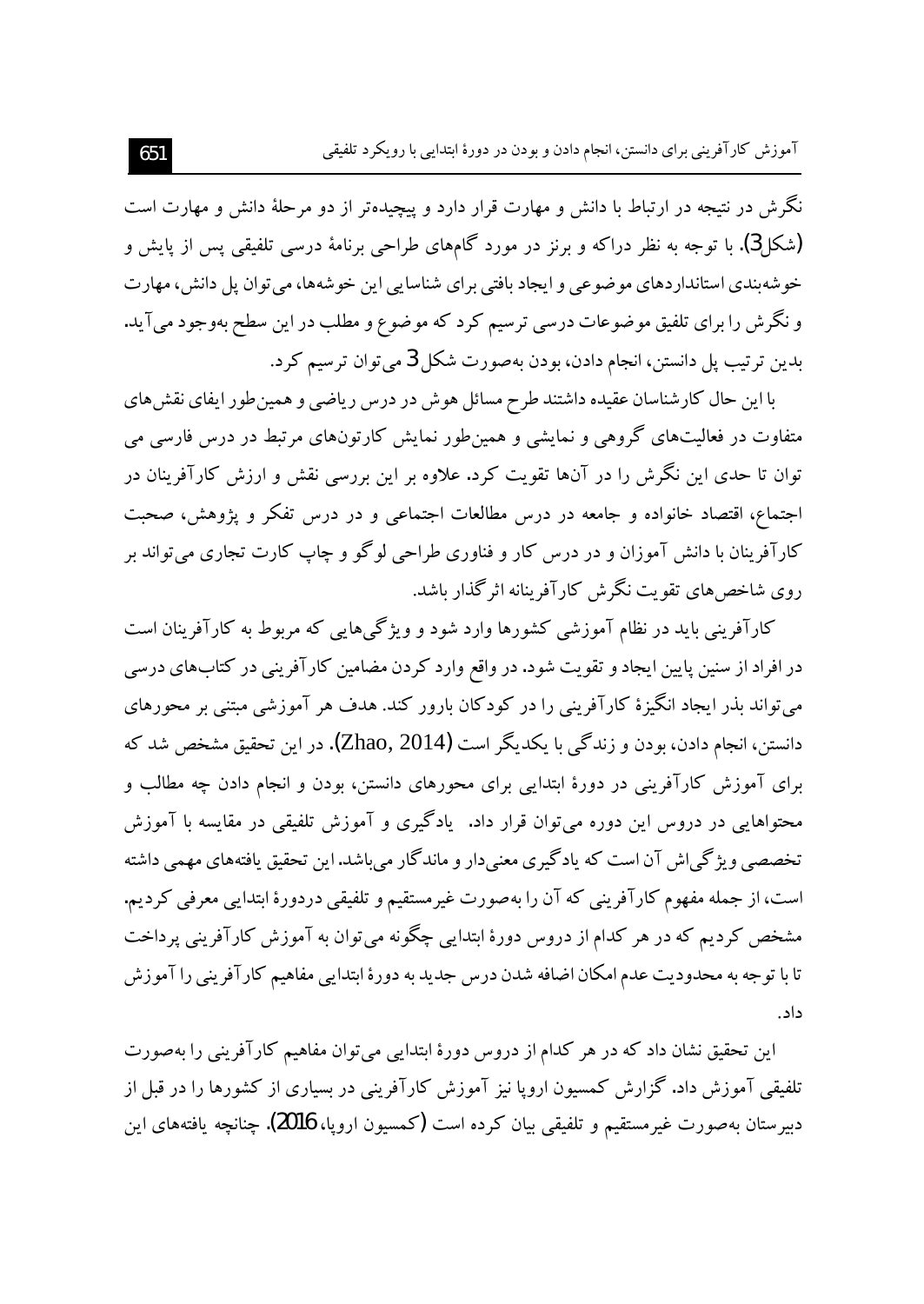۔<br>تحقیق مورد توجه دستاندرکاران آموزش و یرورش قرار گیرد، دانش آموزان زودتر آمادگی شغلی يبدا مي كنند و زمينهٔ ورود به بازار كار راحت تر مي شود (Faoite etal, 2006).

هم|کنون ما نیازمند اقتصادی پویا هستیم که نوآور باشد که لازمهٔ آن وجود افرادی است که تواناییهای لازم برای کارآفرین شدن را دارا باشند. آموزش در شکل گیری نگرش، مهارت و فرهنگ کار آفرینانهٔ افراد نقش اساسی ایفا می کند و ارایهٔ یک برنامهٔ درسی کار آفرینی می تواند به سیاست گذاران و مدیران اجرایی کمک کند تا این مهارتها را از سنین پایین در افراد شکل دهند که برای توسعهٔ فرهنگ کارآفرینانه بسیار حیاتی است. ضرورت انجام این یژوهش از دو منظر قابل تأمل است: یکی از منظر نظری و سازماندهی مواد و محتوا و دیگری از منظر الزامات و بایستههای پیش روی کشور در بُعد نظام آموزش ابتدایی. به عبارت دیگر این پژوهش دو نوع مشارکت و نو آوری دارد: یکی مشارکت نظری و توسعهٔ مرزهای دانش در این حوزه و دیگری مشارکت عملی و ارایهٔ مواد و محتوای برنامهٔ درسی كارآفريني بهصورت تلفيقي در نظام آموزشي فعلي در دورهٔ ابتدايي.

### پیشنهادهای کاربردی

1- دورهٔ ضِمِين خِدمت كارآفريني تلفيقي براي مديران، مســئولان، مؤلفان، مدرســان و معلمان آموزش ایتدایی برگزار شود.

3- در برنامهٔ درسی کارآفرینی در آموزش ابتدایی بهمنظور تربیت کودکانی که ویژگیهای کار آفر ینانه اهمیت بیشتری داده شود.

4- از نظرات استادان و اعضای هیات علمی در طراحی اهداف، مواد آموزشی، فعالیتهای یادگیری، راهبر دهای یاددهی- یادگیری، ارزشیابی، گروهبندی، زمان و فضا استفاده شود.

5- استفاده از روش های تدوین الگوی سازماندهی برنامهٔ درسی کار آفرینی به روش تلفیقی بهمنظور اثربخشی بهتر برنامههای آموزشی در زمینهٔ کارآفرینی.

6- استفاده از نتایج این تحقیق برای تلفیق کارآفرینی در سایر دروس و دورهها.

### پیشنهادها برای تحقیقات آینده

1- شـــيوهٔ آموزش کارآفريني بهصــورت تلفيقي در دورههاي تحصـــيلي ديگر مورد يژوهش قرار گه د.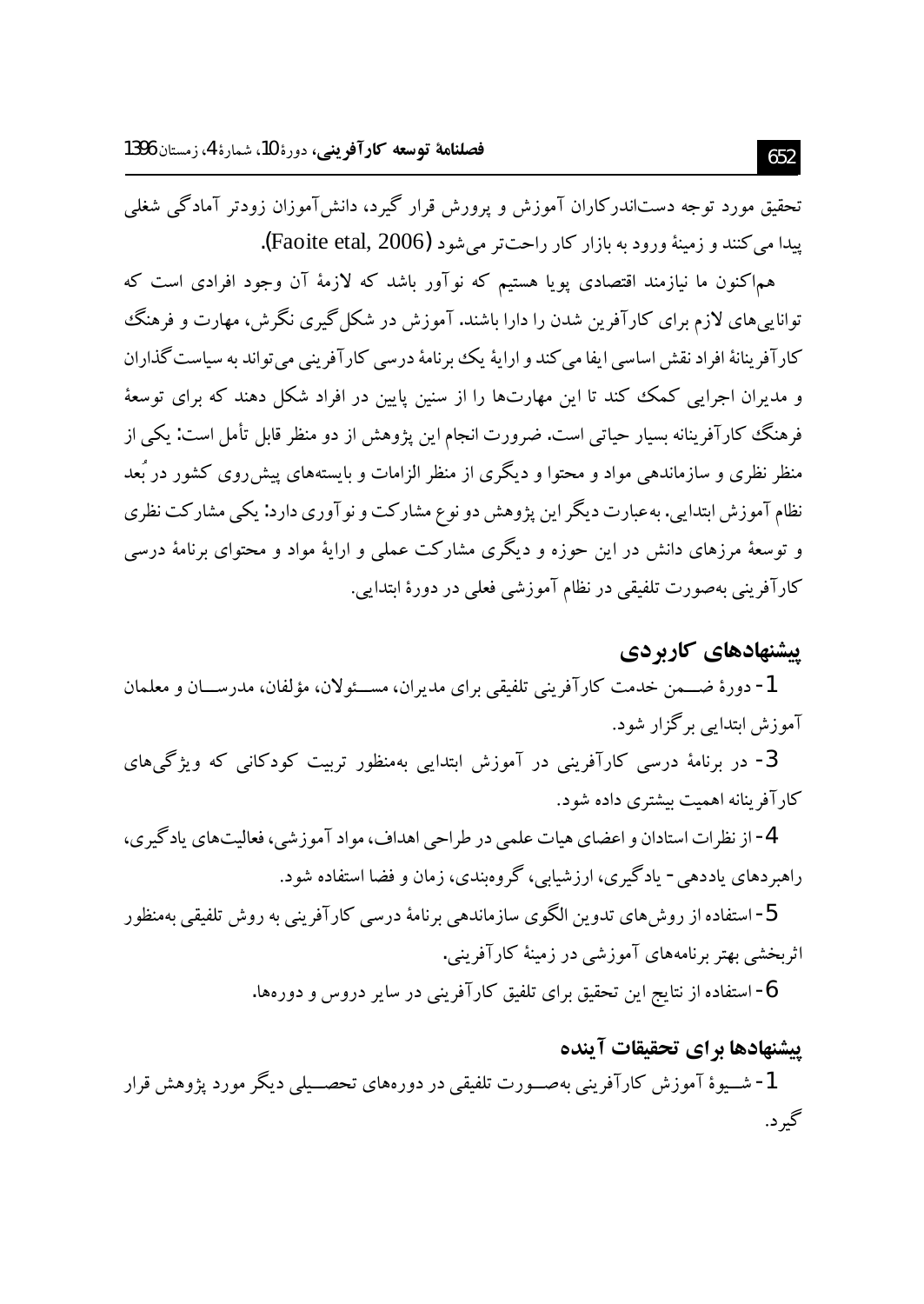2- در این پژوهش با الگوی یادگیری بلوم تحقیق انجام شده است. در صورتبی که مدل۵های مختلبی از حیطههای یادگیری وجود دارند که می توان با استفاده از آنها هم مورد ارزیابی و آزمون قرار گیرند. 3- به کار گیری انواع روش های تلفیق برای سازماندهی برنامهٔ درسی از دورهٔ دستان تا دانشگاهها جو ز ۂ مناسبے پر ای پڑوهش است.

4- برای هرکدام از دروس دورهٔ ابتدایی می توان تحقیقات مجزایی انجام داد تا بهصورت ویژه مشخص شود که چه ظرفیتهایی برای ارایهٔ مباحث کار آفرینی بهصورت تلفیقی وجود دارد.

5- روش های بادگیری و باددهی کار آفرینی تلفیقی برای دورهٔ ابتدایی نیز از اهمیت بالایی برخوردار است که توجه کافی به آن معطوف نشده و توانایی خوبی برای پژوهش در این زمینه وجود دارد.

منابع آراستے، زہرا؛ حیدری، ہومان؛ مبار کے، محمدحسن(1393)؛ ارزیابے اثریخشے روش آموزش كار آفريني "ســخنران مبهمان" (مورد مطالعه: دانشــجويان دانشــكده كار آفريني دانشــگاه تھ ان)؛ توسع*ه کار آفرینی*، 7 (3) : 406-389 برنامه درسی ملی جمهوری اسلامی ایران (1391). شورای عالی آموزش و یرورش عزيزي، محمد؛ احســـان شـــفيع زاده؛ و اكبرزاده، نجمه(1392)؛ "شـــناســـايي شـــايســـتگيهاي كار آفر بنانه مديران دانشگاهي ". توسعه كارآفريني، 6 (2): 53- 27 عزيزي، محمد؛ احمديوردارياني، محمود(1392)؛ راهنماي معلم كارآفريني؛ وزارت آموزش و پرورش سند تحول بنيادين آموزش ويرورش (1390)

Drake, S.M., Burns, R.C. (2004). Meeting standards through integrated curriculum, Association for Supervision and Curriculum Development

- Entrepreneurship Education at School in Europe: National Strategies, Curricula and Learning Outcomes(2012); (http://eacea.ec.europa.eu/education/eurydice).
- European Commision/EACEA/Eurydice, 2012. Entrepreneurship Education at School in *Europe*. Eurydice Report. Luxemborg: Publication Office of The European Union.
- European Commision/EACEA/Eurydice, 2016. Entrepreneurship Education at School in *Europe*. Eurydice Report. Luxemborg: Publication Office of The European Union.
- Faoite, D., Henry, C., Johnston, K., & van der Sijde, P. (2006). Education and training for entrepreneurs: a consideration of initiatives in Ireland and The Netherlands. Education and Training,  $45(8/9)$ : 430-438.